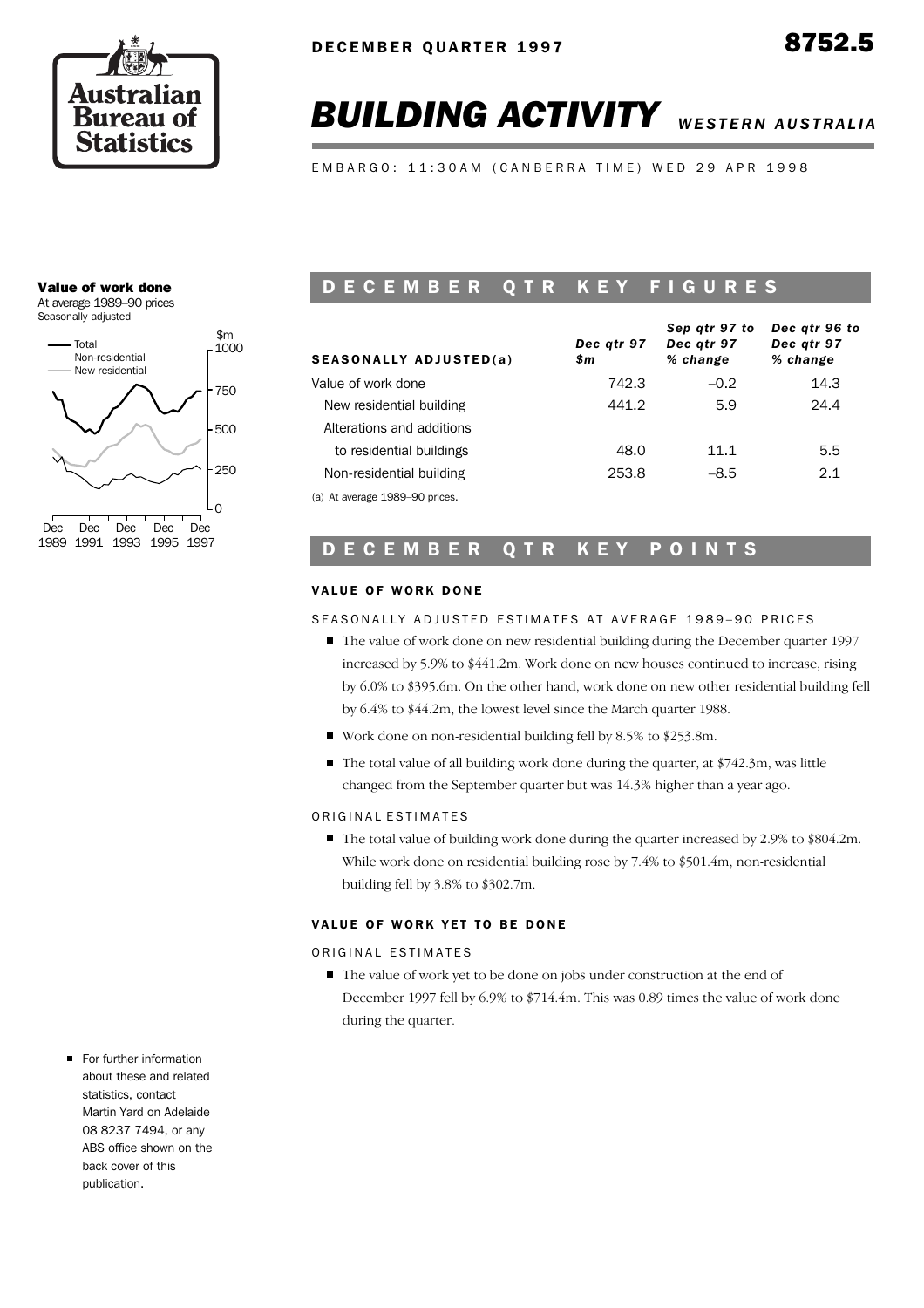| <b>NOTES</b>                                                                                                                                                                               |                                                                                                                                                                                                                                                                       |
|--------------------------------------------------------------------------------------------------------------------------------------------------------------------------------------------|-----------------------------------------------------------------------------------------------------------------------------------------------------------------------------------------------------------------------------------------------------------------------|
| ISSUE (Quarter)<br>March 1998                                                                                                                                                              | RELEASE DATE<br>31 July 1998                                                                                                                                                                                                                                          |
| unchanged.                                                                                                                                                                                 | There have been some changes to the layout of the publication, however the tables are                                                                                                                                                                                 |
| seasonal factors. For more details, see Explanatory Notes 22-24.<br>Offices category has been revised upwards by \$25.3m.                                                                  | The seasonally adjusted series have been revised as a result of the annual re-analysis of<br>For September quarter 1997 public sector non-residential building commencements,<br>the Other business premises category has been revised downwards by \$25.0m while the |
| Australian Bureau of Statistics<br><b>ABS</b><br>not available<br>n.a.<br>relative standard error<br><b>RSE</b><br><b>SE</b><br>standard error<br>not applicable<br>nil or rounded to zero | Where figures have been rounded, discrepancies may occur between sums of the                                                                                                                                                                                          |
|                                                                                                                                                                                            | component items and totals.                                                                                                                                                                                                                                           |

Colin Nagle Regional Director Western Australia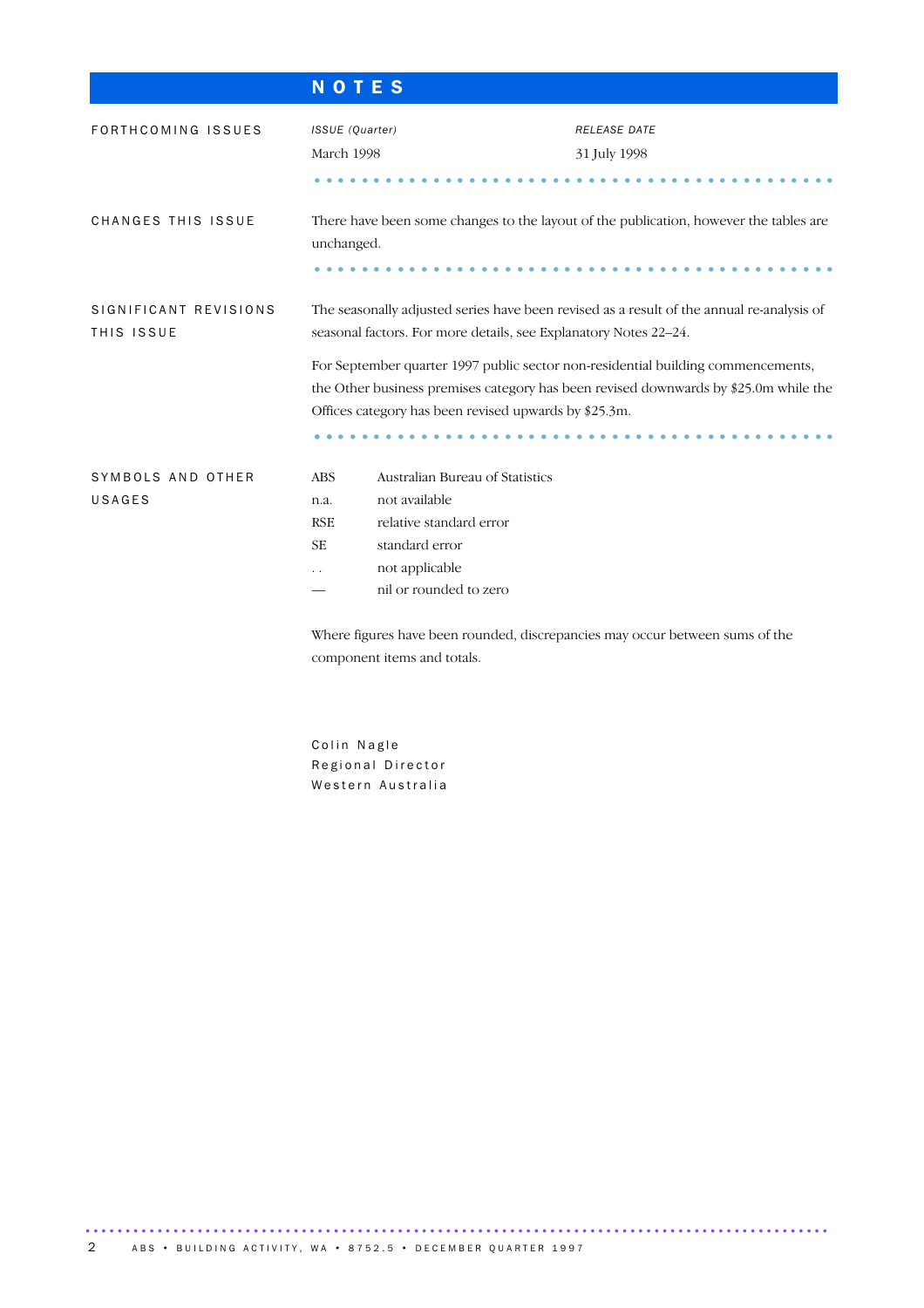|                            | Dec atr 97   | Change<br>Sep qtr 97 to<br>Dec gtr 97 | Change<br>Dec atr 96 to<br>Dec atr 97 |
|----------------------------|--------------|---------------------------------------|---------------------------------------|
|                            | $\mathsf{m}$ | %                                     | %                                     |
|                            |              |                                       |                                       |
| Value of work commenced(a) | 701.3        | 4.0                                   | $-6.0$                                |
|                            |              |                                       |                                       |
| New residential building   | 455.1        | 12.1                                  | 20.0                                  |
| Alterations and additions  |              |                                       |                                       |
| to residential buildings   | 50.2         | 21.3                                  | 18.7                                  |

AVERAGE 1989-90 PRICES, ORIGINAL ESTIMATES

(a) At average 1989–90 prices.

- The value of new residential building work commenced during the December quarter 1997 rose by 12.1% to \$455.1m. Commencements of new houses increased by 14.7% to \$425.1m, while new other residential commencements decreased by 15.5% to \$30.0m, the lowest figure since the September quarter 1983. Commencements of alterations and additions to residential buildings increased by 21.3% to \$50.2m, the highest figure since the series began in the September quarter 1973.
- Non-residential building fell by 13.7% to \$196.0m.
- The total value of all building work commenced during the December quarter increased by 4.0% to \$701.3m.



## Value of work commenced at average 1989–90 prices

#### ORIGINAL ESTIMATES

The total value of building work commenced increased by 3.6% to \$718.8m. Residential building increased by 12.8% to \$502.3m, with the value of new house commencements increasing by 14.7% to \$419.5m. Commencements of non-residential building decreased by 12.9% to \$216.6m. .............................................................................................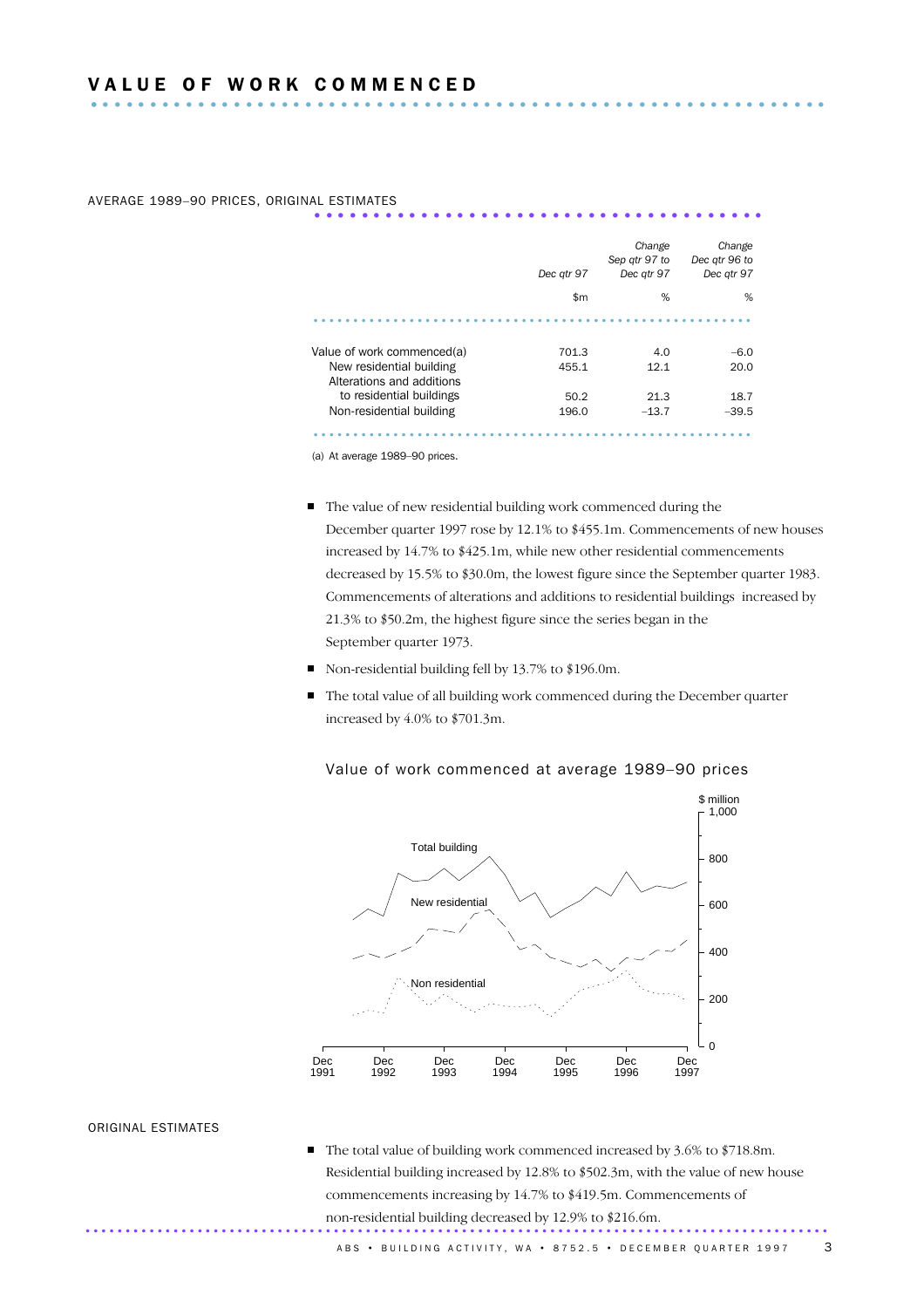# SEASONALLY ADJUSTED ESTIMATES

|                                | Dec atr 97 | Change<br>Sep atr 97 to<br>Dec atr 97 | Change<br>Dec qtr 96 to<br>Dec atr 97 |
|--------------------------------|------------|---------------------------------------|---------------------------------------|
|                                | no.        | %                                     | %                                     |
|                                |            |                                       |                                       |
| Total dwelling units commenced | 4 2 6 3    | 10.5                                  | 12.9                                  |
| New private sector houses      | 3625       | 13.2                                  | 26.0                                  |
| Private sector dwelling units  | 3967       | 9.3                                   | 14.8                                  |
|                                |            |                                       |                                       |

- The total number of dwelling units commenced during the December quarter rose by 10.5% to 4,263.
- $\blacksquare$  The number of new private sector houses commenced rose by 13.2% to 3,625.



## Dwelling units commenced, seasonally adjusted

# ORIGINAL ESTIMATES

The total number of dwelling units commenced during the quarter rose by 6.2% to 4,264. New houses rose by 8.5% to 3,813, the most for three years. However, new other dwelling units fell by 15.3% to 410, the lowest since the March quarter 1973.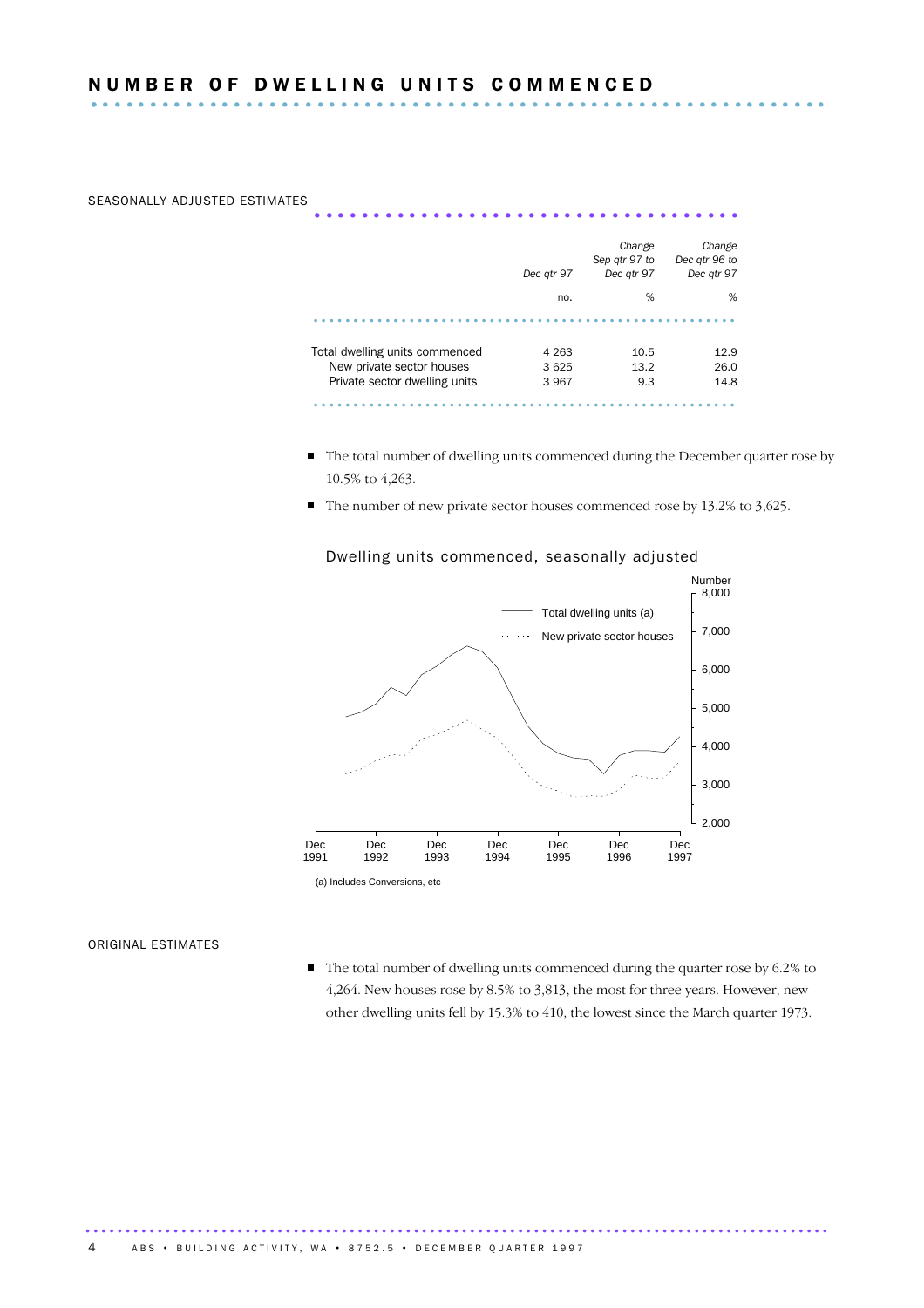## LIST OF TABLES .............................................................. .

## Page

| AVERAGE 1989-90 PRICES    |                |  |
|---------------------------|----------------|--|
|                           | 1              |  |
|                           | 2              |  |
| SEASONALLY ADJUSTED       |                |  |
|                           | 3              |  |
|                           | $\overline{4}$ |  |
| PRIVATE AND PUBLIC SECTOR |                |  |
|                           | 5              |  |
|                           | 6              |  |
|                           | 7              |  |
|                           | 8              |  |
|                           | 9              |  |
|                           | 10             |  |
|                           | 11             |  |
|                           | 12             |  |
|                           | 13             |  |
|                           | 14             |  |
| RELATIVE STANDARD ERRORS  |                |  |
|                           | 15             |  |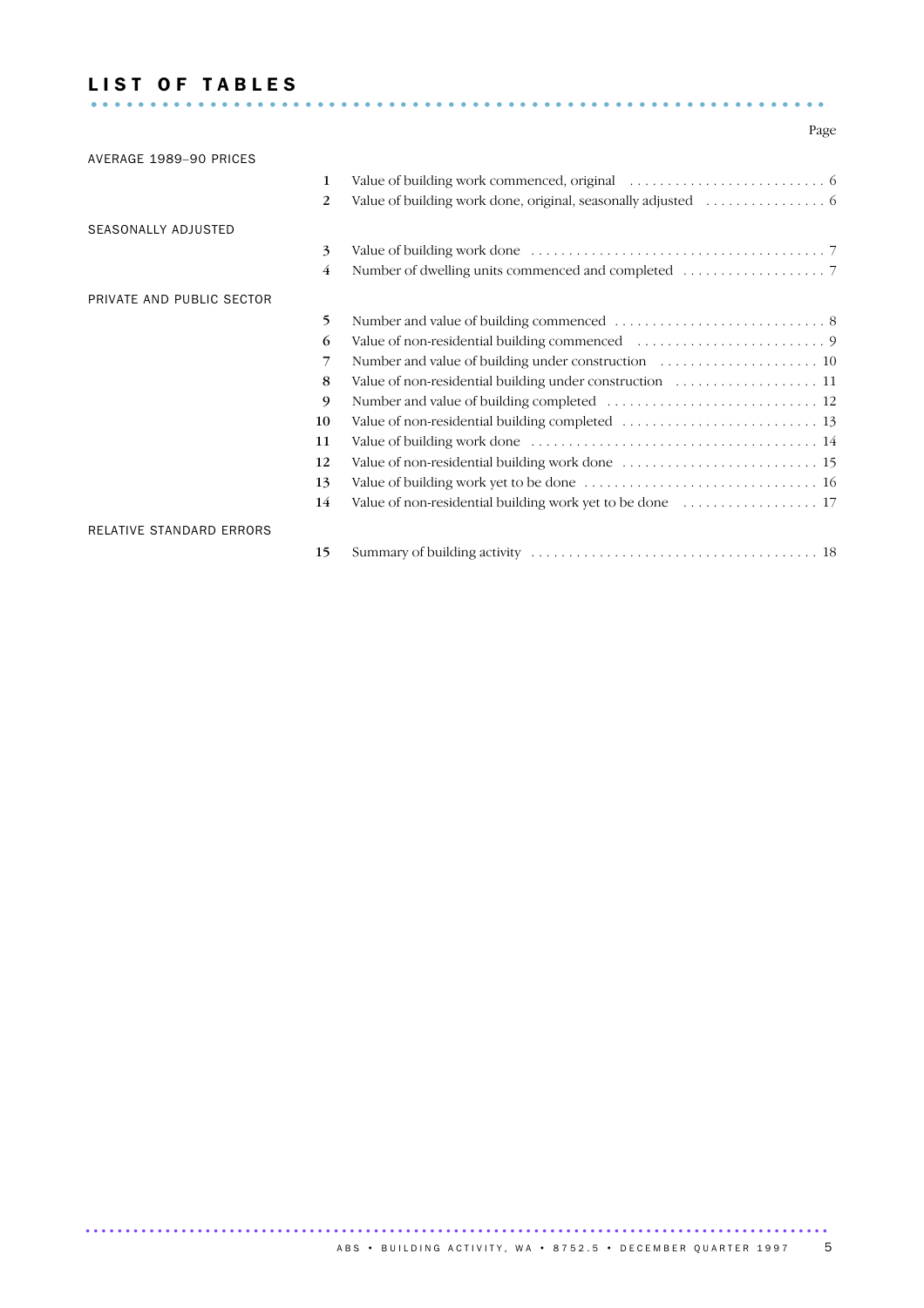#### **TABLE 1. VALUE OF BUILDING WORK COMMENCED, AVERAGE 1989-90 PRICES(a) (\$ million)**

|                |         | New residential building      |         | Alterations and                          | Non-residential building |         |                   |  |
|----------------|---------|-------------------------------|---------|------------------------------------------|--------------------------|---------|-------------------|--|
| Period         | Houses  | Other residential<br>building | Total   | additions to<br>residential<br>buildings | Private<br>sector        | Total   | Total<br>building |  |
| 1994-95        | 1,517.9 | 429.2                         | 1,947.1 | 165.7                                    | 561.4                    | 705.1   | 2,817.9           |  |
| 1995-96        | 1,160.0 | 290.8                         | 1,450.8 | 177.6                                    | 621.0                    | 813.5   | 2,441.9           |  |
| 1996-97        | 1,298.0 | 182.9                         | 1,480.9 | 175.8                                    | 760.1                    | 1,073.4 | 2,730.1           |  |
| 1996 Sept. qtr | 285.7   | 36.2                          | 321.9   | 42.2                                     | 241.1                    | 277.7   | 641.8             |  |
| Dec. qtr       | 322.6   | 56.7                          | 379.3   | 42.3                                     | 218.7                    | 324.2   | 745.8             |  |
| 1997 Mar. qtr  | 322.8   | 45.8                          | 368.6   | 42.9                                     | 122.8                    | 246.3   | 657.8             |  |
| June qtr       | 366.9   | 44.2                          | 411.1   | 48.4                                     | 177.5                    | 225.2   | 684.7             |  |
| Sept. qtr      | 370.6   | 35.5                          | 406.1   | 41.4                                     | 158.1                    | 227.0   | 674.5             |  |
| Dec. qtr       | 425.1   | 30.0                          | 455.1   | 50.2                                     | 164.6                    | 196.0   | 701.3             |  |

(a) See paragraphs 24 and 25 of the Explanatory Notes. Constant price estimates are subject to revision each quarter as more up to date information on prices and commodity compositions becomes available.

#### **TABLE 2. VALUE OF BUILDING WORK DONE, AVERAGE 1989-90 PRICES(a)**

|         |          |                                               | Alterations and          |                                                 |       |                                          |
|---------|----------|-----------------------------------------------|--------------------------|-------------------------------------------------|-------|------------------------------------------|
| Houses  | building | Total                                         | residential<br>buildings | Private<br>Total<br>sector                      |       | Total<br>building                        |
|         |          |                                               |                          |                                                 |       |                                          |
| 1,577.6 | 462.8    | 2,040.4                                       | 177.9                    | 594.1                                           | 745.9 | 2,964.2                                  |
| 1,204.5 | 306.2    | 1,510.7                                       | 184.6                    | 625.4                                           | 765.8 | 2,461.1                                  |
| 1,289.0 | 214.2    | 1,503.2                                       | 178.7                    | 715.4                                           | 978.9 | 2,660.8                                  |
| 293.6   | 62.4     | 356.0                                         | 38.8                     | 166.8                                           | 225.8 | 620.6                                    |
| 305.9   | 56.7     | 362.6                                         | 48.3                     | 210.2                                           | 266.2 | 677.1                                    |
| 333.1   | 47.4     | 380.5                                         | 41.5                     | 174.1                                           | 241.6 | 663.6                                    |
| 356.4   | 47.7     | 404.1                                         | 50.1                     | 164.3                                           | 245.3 | 699.5                                    |
| 377.0   | 49.2     | 426.2                                         | 41.9                     | 194.9                                           | 285.2 | 753.3                                    |
| 404.8   | 46.0     | 450.8                                         | 51.0                     | 190.7                                           | 272.2 | 774.0                                    |
|         |          |                                               |                          |                                                 |       |                                          |
| 290.4   | 59.9     | 347.3                                         | 39.8                     | 163.5                                           | 218.7 | 611.8                                    |
| 298.7   | 54.5     | 354.7                                         | 45.5                     | 190.1                                           | 248.5 | 649.6                                    |
| 345.1   | 50.4     | 395.1                                         | 45.0                     | 183.3                                           | 257.8 | 694.6                                    |
| 356.3   | 48.9     | 407.9                                         | 48.1                     | 177.3                                           | 255.3 | 707.4                                    |
| 373.2   | 47.2     | 416.6                                         | 43.2                     | 192.0                                           | 277.3 | 744.0                                    |
| 395.6   | 44.2     | 441.2                                         | 48.0                     | 172.1                                           | 253.8 | 742.3                                    |
|         |          | New residential building<br>Other residential |                          | additions to<br>ORIGINAL<br>SEASONALLY ADJUSTED |       | (\$ million)<br>Non-residential building |

(a) See paragraphs 24 to 26 of the Explanatory Notes. Constant price estimates are subject to revision each quarter as more up to date information on prices and commodity compositions becomes available.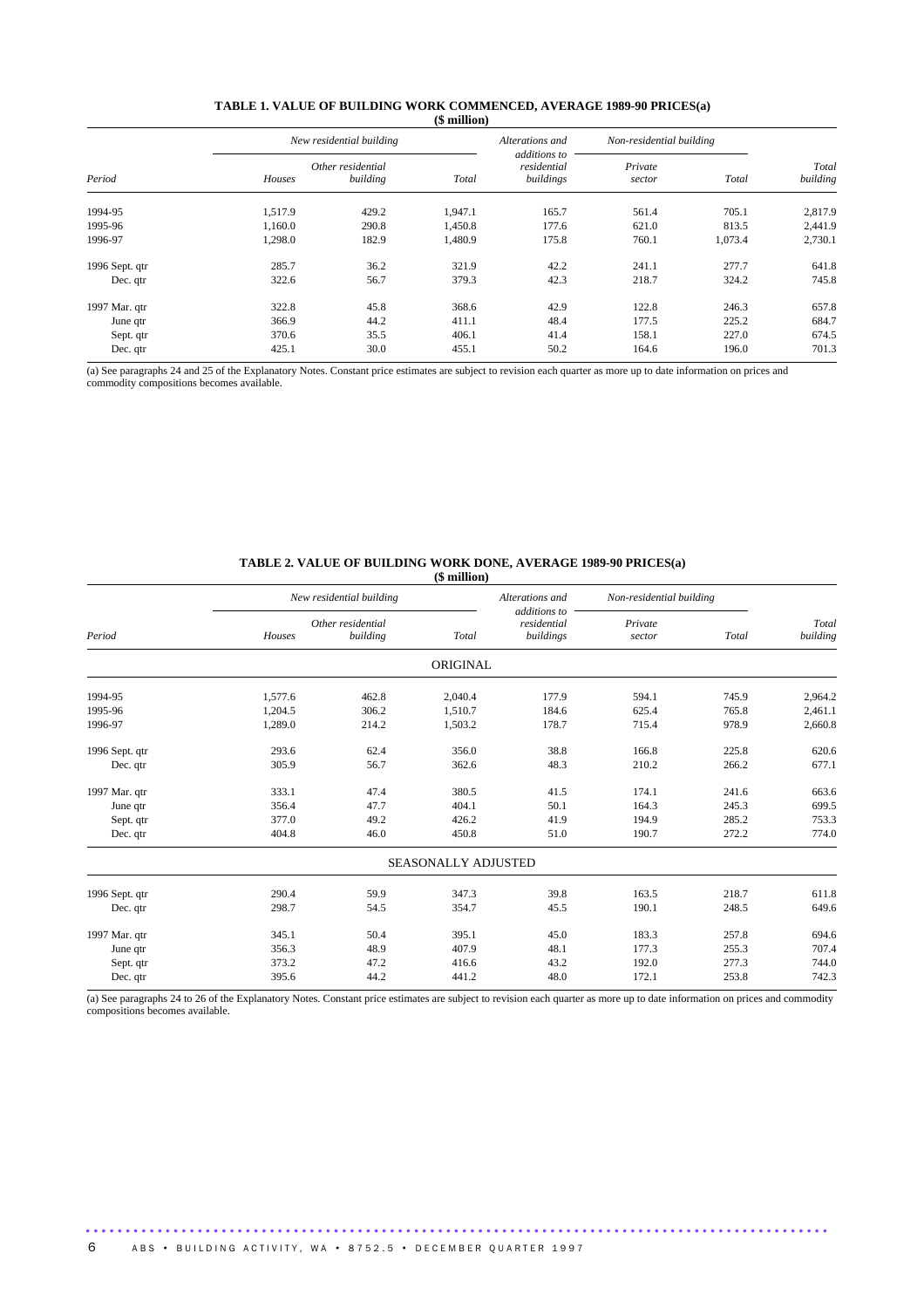#### **TABLE 3. VALUE OF BUILDING WORK DONE: SEASONALLY ADJUSTED SERIES (\$ million)**

|                |        | New residential building      |       | Alterations and                          | Non-residential building |       |                   |
|----------------|--------|-------------------------------|-------|------------------------------------------|--------------------------|-------|-------------------|
| Period         | Houses | Other residential<br>building | Total | additions to<br>residential<br>buildings | Private<br>sector        | Total | Total<br>building |
| 1996 Sept. qtr | 287.7  | 63.9                          | 348.7 | 39.5                                     | 176.6                    | 236.4 | 630.9             |
| Dec. qtr       | 294.6  | 58.3                          | 354.4 | 44.9                                     | 205.8                    | 269.2 | 669.9             |
| 1997 Mar. qtr  | 341.9  | 54.0                          | 395.5 | 44.6                                     | 199.1                    | 279.9 | 716.3             |
| June qtr       | 352.5  | 52.6                          | 407.8 | 47.6                                     | 194.0                    | 279.3 | 730.1             |
| Sept. qtr      | 368.2  | 51.4                          | 415.9 | 42.5                                     | 211.9                    | 306.1 | 772.0             |
| Dec. qtr       | 391.4  | 48.5                          | 441.3 | 47.5                                     | 191.4                    | 282.2 | 771.2             |

# **TABLE 4. NUMBER OF DWELLING UNITS COMMENCED AND COMPLETED: SEASONALLY ADJUSTED SERIES**

| Period         |                   | New houses |           |           | Total dwelling units (includes conversions etc) |           |           |           |  |
|----------------|-------------------|------------|-----------|-----------|-------------------------------------------------|-----------|-----------|-----------|--|
|                | Private<br>sector |            | Total     |           | Private<br>sector                               |           | Total     |           |  |
|                | Commenced         | Completed  | Commenced | Completed | Commenced                                       | Completed | Commenced | Completed |  |
| 1996 Sept. qtr | 2,704             | 2,817      | 2,810     | n.a.      | 3,079                                           | 3,503     | 3,293     | 3,703     |  |
| Dec. qtr       | 2,876             | 2,682      | 3,062     | n.a.      | 3,457                                           | 3,274     | 3,776     | 3,528     |  |
| 1997 Mar. qtr  | 3,268             | 2,622      | 3,335     | n.a.      | 3,740                                           | 3,149     | 3,899     | 3,450     |  |
| June qtr       | 3,181             | 2,959      | 3,330     | n.a.      | 3,689                                           | 3,479     | 3,901     | 3,766     |  |
| Sept. qtr      | 3,201             | 3,150      | 3,418     | n.a.      | 3,630                                           | 3,582     | 3,858     | 3,794     |  |
| Dec. qtr       | 3,625             | 3,494      | 3,784     | n.a.      | 3,967                                           | 3,929     | 4,263     | 4,096     |  |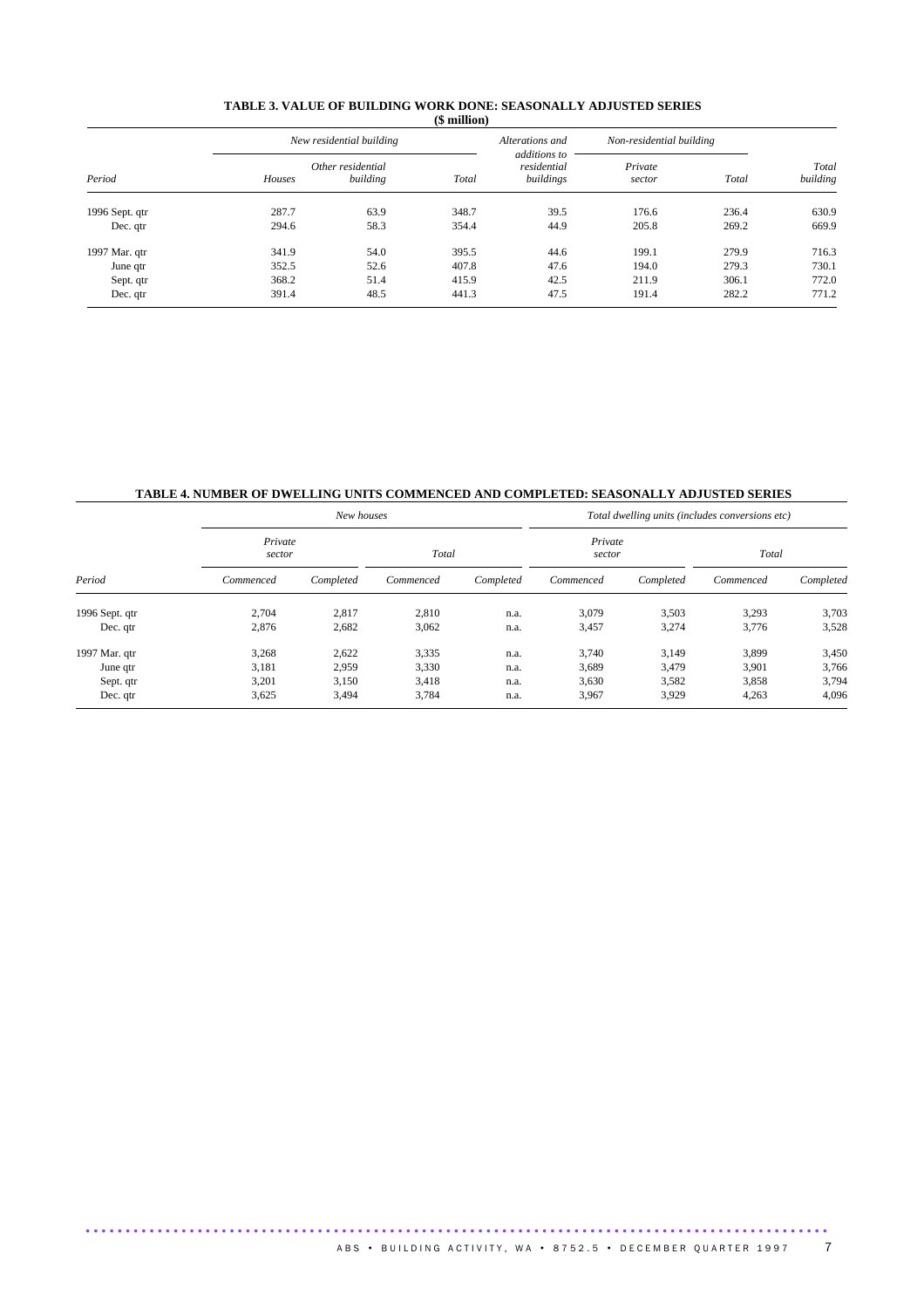|                |               | Number of dwelling units                |                          |                            | Value (\$m)    |                                         |                                |                                                                          |                                  |                                           |                   |
|----------------|---------------|-----------------------------------------|--------------------------|----------------------------|----------------|-----------------------------------------|--------------------------------|--------------------------------------------------------------------------|----------------------------------|-------------------------------------------|-------------------|
| Period         | New<br>houses | New<br>other<br>residential<br>building | Con-<br>versions<br>etc. | Total<br>dwelling<br>units | New<br>houses  | New<br>other<br>residential<br>building | New<br>residential<br>building | <b>Alterations</b><br>and<br>additions<br>to<br>residential<br>buildings | Total<br>residential<br>building | Total<br>non-resi-<br>dential<br>building | Total<br>building |
|                |               |                                         |                          |                            | PRIVATE SECTOR |                                         |                                |                                                                          |                                  |                                           |                   |
| 1994-95        | 15,731        | 5,227                                   | 134                      | 21,092                     | 1,424.1        | 385.9                                   | 1,810.1                        | 161.0                                                                    | 1,971.1                          | 583.1                                     | 2,554.2           |
| 1995-96        | 11,228        | 2,920                                   | 104                      | 14,252                     | 1,120.6        | 246.4                                   | 1,367.0                        | 175.9                                                                    | 1,542.9                          | 657.0                                     | 2,199.8           |
| 1996-97        | 12,013        | 1,858                                   | 80                       | 13,951                     | 1,233.8        | 170.6                                   | 1,404.5                        | 171.2                                                                    | 1,575.7                          | 817.5                                     | 2,393.2           |
| 1996 Sept. qtr | 2,763         | 362                                     | 12                       | 3,137                      | 270.5          | 27.0                                    | 297.4                          | 40.4                                                                     | 337.8                            | 257.3                                     | 595.2             |
| Dec. qtr       | 2,924         | 599                                     | 17                       | 3,540                      | 303.1          | 55.5                                    | 358.6                          | 41.4                                                                     | 400.0                            | 234.7                                     | 634.8             |
| 1997 Mar. qtr  | 3,011         | 467                                     | 29                       | 3,507                      | 312.5          | 46.3                                    | 358.8                          | 42.3                                                                     | 401.2                            | 132.5                                     | 533.6             |
| June qtr       | 3,315         | 430                                     | $22\,$                   | 3,767                      | 347.8          | 41.8                                    | 389.6                          | 47.0                                                                     | 436.6                            | 193.0                                     | 629.6             |
| Sept. qtr      | 3,256         | 411                                     | 17                       | 3,684                      | 340.7          | 34.0                                    | 374.7                          | 40.2                                                                     | 414.9                            | 173.3                                     | 588.2             |
| Dec. qtr       | 3,691         | 335                                     | 41                       | 4,067                      | 406.6          | 27.6                                    | 434.2                          | 49.7                                                                     | 483.9                            | 181.9                                     | 665.8             |
|                |               |                                         |                          |                            | PUBLIC SECTOR  |                                         |                                |                                                                          |                                  |                                           |                   |
| 1994-95        | 494           | 846                                     | 1                        | 1,341                      | 38.0           | 56.5                                    | 94.5                           | 0.3                                                                      | 94.8                             | 149.1                                     | 244.0             |
| 1995-96        | 282           | 801                                     |                          | 1,083                      | 25.2           | 59.1                                    | 84.3                           | 0.5                                                                      | 84.8                             | 204.2                                     | 289.0             |
| 1996-97        | 509           | 383                                     | 6                        | 898                        | 48.7           | 24.7                                    | 73.4                           | 3.3                                                                      | 76.7                             | 337.5                                     | 414.3             |
| 1996 Sept. qtr | 134           | 168                                     |                          | 302                        | 11.8           | 11.3                                    | 23.0                           | 1.5                                                                      | 24.5                             | 39.1                                      | 63.6              |
| Dec. qtr       | 158           | 67                                      | 6                        | 231                        | 15.9           | 4.8                                     | 20.7                           | 0.6                                                                      | 21.3                             | 113.2                                     | 134.5             |
| 1997 Mar. qtr  | 79            | 49                                      |                          | 128                        | 6.7            | 2.7                                     | 9.4                            | 0.3                                                                      | 9.7                              | 133.3                                     | 143.0             |
| June qtr       | 138           | 99                                      |                          | 237                        | 14.4           | 5.8                                     | 20.3                           | 1.0                                                                      | 21.3                             | 51.9                                      | 73.2              |
| Sept. qtr      | 257           | 73                                      |                          | 330                        | 24.9           | 4.6                                     | 29.5                           | 0.8                                                                      | 30.3                             | 75.5                                      | 105.8             |
| Dec. qtr       | 122           | 75                                      | $\overline{\phantom{0}}$ | 197                        | 12.9           | 5.3                                     | 18.2                           | 0.1                                                                      | 18.4                             | 34.7                                      | 53.1              |
|                |               |                                         |                          |                            | <b>TOTAL</b>   |                                         |                                |                                                                          |                                  |                                           |                   |
| 1994-95        | 16,225        | 6,073                                   | 135                      | 22,433                     | 1,462.2        | 442.4                                   | 1,904.6                        | 161.3                                                                    | 2,065.9                          | 732.3                                     | 2,798.2           |
| 1995-96        | 11,510        | 3,721                                   | 104                      | 15,335                     | 1,145.8        | 305.5                                   | 1,451.3                        | 176.4                                                                    | 1,627.6                          | 861.2                                     | 2,488.8           |
| 1996-97        | 12,522        | 2,241                                   | 86                       | 14,849                     | 1,282.6        | 195.3                                   | 1,477.9                        | 174.5                                                                    | 1,652.4                          | 1,155.0                                   | 2,807.4           |
| 1996 Sept. qtr | 2,897         | 530                                     | 12                       | 3,439                      | 282.2          | 38.2                                    | 320.5                          | 41.9                                                                     | 362.3                            | 296.4                                     | 658.8             |
| Dec. qtr       | 3,082         | 666                                     | 23                       | 3,771                      | 319.0          | 60.4                                    | 379.3                          | 42.0                                                                     | 421.3                            | 347.9                                     | 769.2             |
| 1997 Mar. qtr  | 3,090         | 516                                     | 29                       | 3,635                      | 319.2          | 49.0                                    | 368.2                          | 42.6                                                                     | 410.8                            | 265.8                                     | 676.6             |
| June qtr       | 3,453         | 529                                     | $22\,$                   | 4,004                      | 362.2          | 47.7                                    | 409.9                          | 48.0                                                                     | 457.9                            | 244.9                                     | 702.8             |
| Sept. qtr      | 3,513         | 484                                     | 17                       | 4,014                      | 365.6          | 38.6                                    | 404.2                          | 41.0                                                                     | 445.2                            | 248.8                                     | 694.0             |
| Dec. qtr       | 3,813         | 410                                     | 41                       | 4,264                      | 419.5          | 32.9                                    | 452.4                          | 49.8                                                                     | 502.3                            | 216.6                                     | 718.8             |

## **TABLE 5. NUMBER AND VALUE OF BUILDING COMMENCED: ORIGINAL**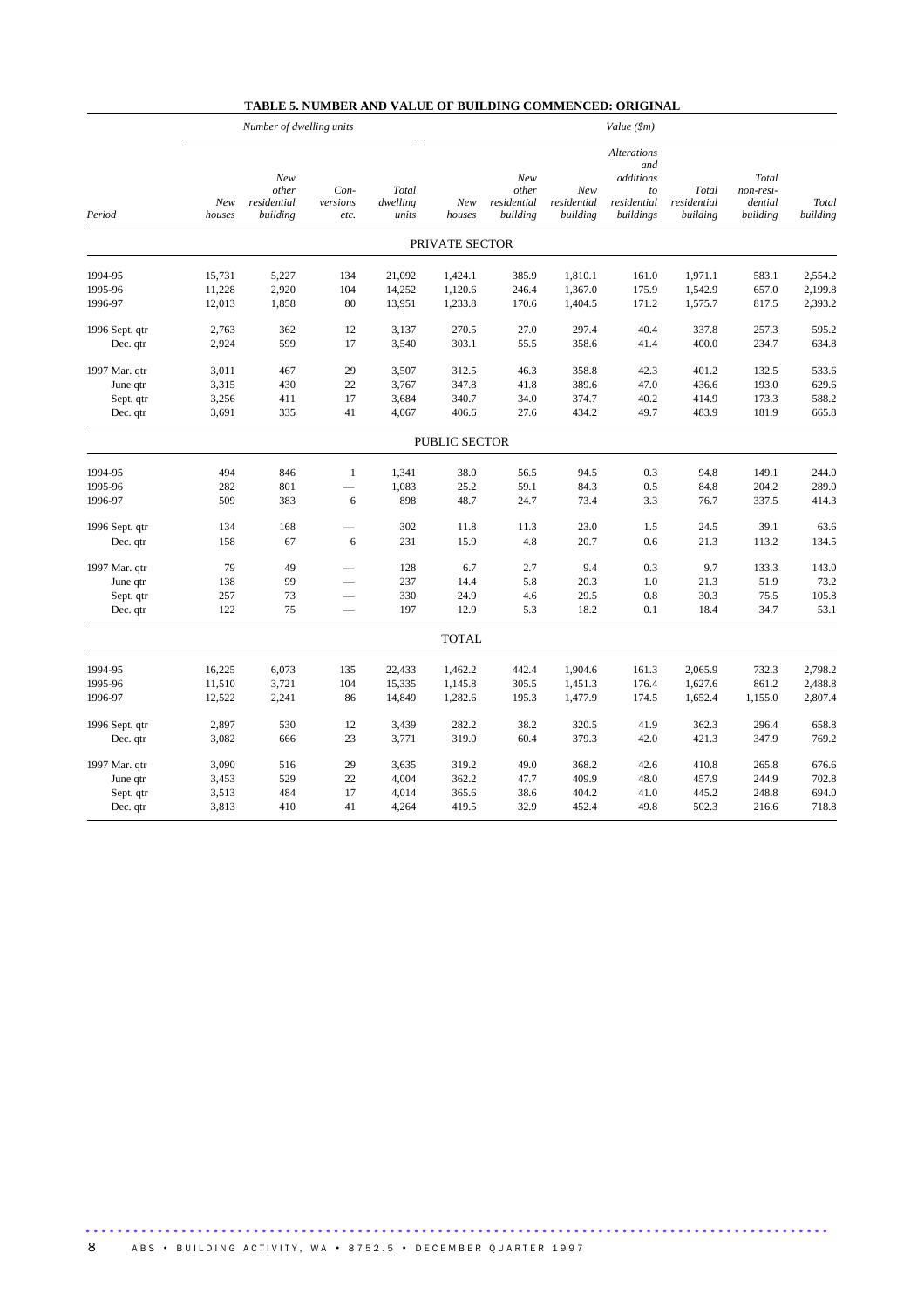#### **TABLE 6. VALUE OF NON-RESIDENTIAL BUILDING COMMENCED: ORIGINAL (\$ million)**

| Period         | Hotels<br>etc.           | <b>Shops</b> | Factories | <b>Offices</b> | Other<br>business | premises Educational | Religious                |       | Entertain-<br>ment and<br>Health recreational | Miscel-<br>laneous | Total<br>non-resi-<br>dential<br>building |
|----------------|--------------------------|--------------|-----------|----------------|-------------------|----------------------|--------------------------|-------|-----------------------------------------------|--------------------|-------------------------------------------|
|                |                          |              |           |                | PRIVATE SECTOR    |                      |                          |       |                                               |                    |                                           |
| 1994-95        | 52.9                     | 136.1        | 78.1      | 85.7           | 91.5              | 34.6                 | 6.2                      | 30.7  | 25.2                                          | 42.1               | 583.1                                     |
| 1995-96        | 107.1                    | 116.6        | 69.8      | 80.0           | 92.0              | 32.8                 | 6.6                      | 31.1  | 29.7                                          | 91.3               | 657.0                                     |
| 1996-97        | 79.2                     | 173.8        | 105.2     | 105.7          | 141.3             | 40.8                 | 5.7                      | 89.9  | 41.2                                          | 34.7               | 817.5                                     |
| 1996 Sept. qtr | 15.4                     | 43.0         | 23.5      | 51.7           | 54.8              | 15.9                 | 1.7                      | 13.4  | 25.7                                          | 12.3               | 257.3                                     |
| Dec. qtr       | 17.7                     | 50.0         | 31.9      | 21.3           | 23.2              | 10.8                 | 0.5                      | 60.7  | 4.6                                           | 14.0               | 234.7                                     |
| 1997 Mar. qtr  | 12.3                     | 28.7         | 20.7      | 19.3           | 25.0              | 11.5                 | 1.0                      | 4.4   | 4.4                                           | 5.2                | 132.5                                     |
| June qtr       | 33.8                     | 52.1         | 29.0      | 13.5           | 38.4              | 2.6                  | 2.5                      | 11.4  | 6.5                                           | 3.1                | 193.0                                     |
| Sept. qtr      | 15.7                     | 57.4         | 23.0      | 13.9           | 29.8              | 7.4                  | 2.3                      | 9.0   | 6.8                                           | 8.0                | 173.3                                     |
| Dec. qtr       | 9.4                      | 32.1         | 16.9      | 27.3           | 36.4              | 16.7                 | 2.3                      | 17.0  | 17.6                                          | 6.2                | 181.9                                     |
|                |                          |              |           |                | PUBLIC SECTOR     |                      |                          |       |                                               |                    |                                           |
| 1994-95        | 1.6                      | 4.0          | 0.6       | 30.0           | 5.8               | 51.2                 |                          | 3.9   | 6.6                                           | 45.3               | 149.1                                     |
| 1995-96        | $\overline{\phantom{0}}$ | 0.9          | 0.3       | 34.0           | 19.7              | 88.4                 |                          | 5.1   | 25.1                                          | 30.7               | 204.2                                     |
| 1996-97        | $\overline{\phantom{0}}$ | 2.7          | 6.9       | 40.3           | 33.9              | 58.1                 | 0.2                      | 135.2 | 41.2                                          | 19.0               | 337.5                                     |
| 1996 Sept. qtr |                          | 1.4          | 0.2       | 7.4            | 0.8               | 21.0                 | $\overline{\phantom{0}}$ | 2.1   | 1.4                                           | 5.0                | 39.1                                      |
| Dec. qtr       |                          |              | 1.8       | 12.5           | 8.0               | 13.5                 |                          | 74.0  | 2.6                                           | 0.8                | 113.2                                     |
| 1997 Mar. qtr  | $\overline{\phantom{0}}$ | 0.3          | 4.8       | 10.3           | 23.7              | 16.8                 | $\qquad \qquad -$        | 53.1  | 12.2                                          | 12.1               | 133.3                                     |
| June qtr       |                          | 1.0          | 0.1       | 10.1           | 1.4               | 6.8                  | 0.2                      | 6.0   | 25.1                                          | 1.2                | 51.9                                      |
| Sept. qtr      | 0.6                      | 0.2          | 1.5       | 32.2           | 1.5               | 22.2                 | $\overline{\phantom{0}}$ |       | 8.4                                           | 8.8                | 75.5                                      |
| Dec. qtr       | 0.1                      |              | 0.5       | 5.3            | 1.3               | 17.3                 | $\overline{\phantom{0}}$ | 4.6   | 0.5                                           | 5.1                | 34.7                                      |
|                |                          |              |           |                | <b>TOTAL</b>      |                      |                          |       |                                               |                    |                                           |
| 1994-95        | 54.5                     | 140.1        | 78.7      | 115.8          | 97.4              | 85.8                 | 6.2                      | 34.6  | 31.8                                          | 87.4               | 732.3                                     |
| 1995-96        | 107.1                    | 117.5        | 70.1      | 114.0          | 111.7             | 121.2                | 6.6                      | 36.2  | 54.8                                          | 122.1              | 861.2                                     |
| 1996-97        | 79.2                     | 176.5        | 112.1     | 146.0          | 175.3             | 98.9                 | 5.8                      | 225.1 | 82.5                                          | 53.7               | 1,155.0                                   |
| 1996 Sept. qtr | 15.4                     | 44.3         | 23.7      | 59.1           | 55.5              | 36.9                 | 1.7                      | 15.5  | 27.1                                          | 17.2               | 296.4                                     |
| Dec. qtr       | 17.7                     | 50.1         | 33.7      | 33.8           | 31.2              | 24.3                 | 0.5                      | 134.7 | 7.2                                           | 14.8               | 347.9                                     |
| 1997 Mar. qtr  | 12.3                     | 29.0         | 25.5      | 29.6           | 48.7              | 28.3                 | 1.0                      | 57.5  | 16.5                                          | 17.3               | 265.8                                     |
| June qtr       | 33.8                     | 53.1         | 29.2      | 23.5           | 39.8              | 9.4                  | 2.6                      | 17.4  | 31.7                                          | 4.3                | 244.9                                     |
| Sept. qtr      | 16.3                     | 57.6         | 24.5      | 46.1           | 31.4              | 29.5                 | 2.3                      | 9.0   | 15.3                                          | 16.8               | 248.8                                     |
| Dec. qtr       | 9.5                      | 32.1         | 17.5      | 32.6           | 37.6              | 34.0                 | 2.3                      | 21.6  | 18.0                                          | 11.4               | 216.6                                     |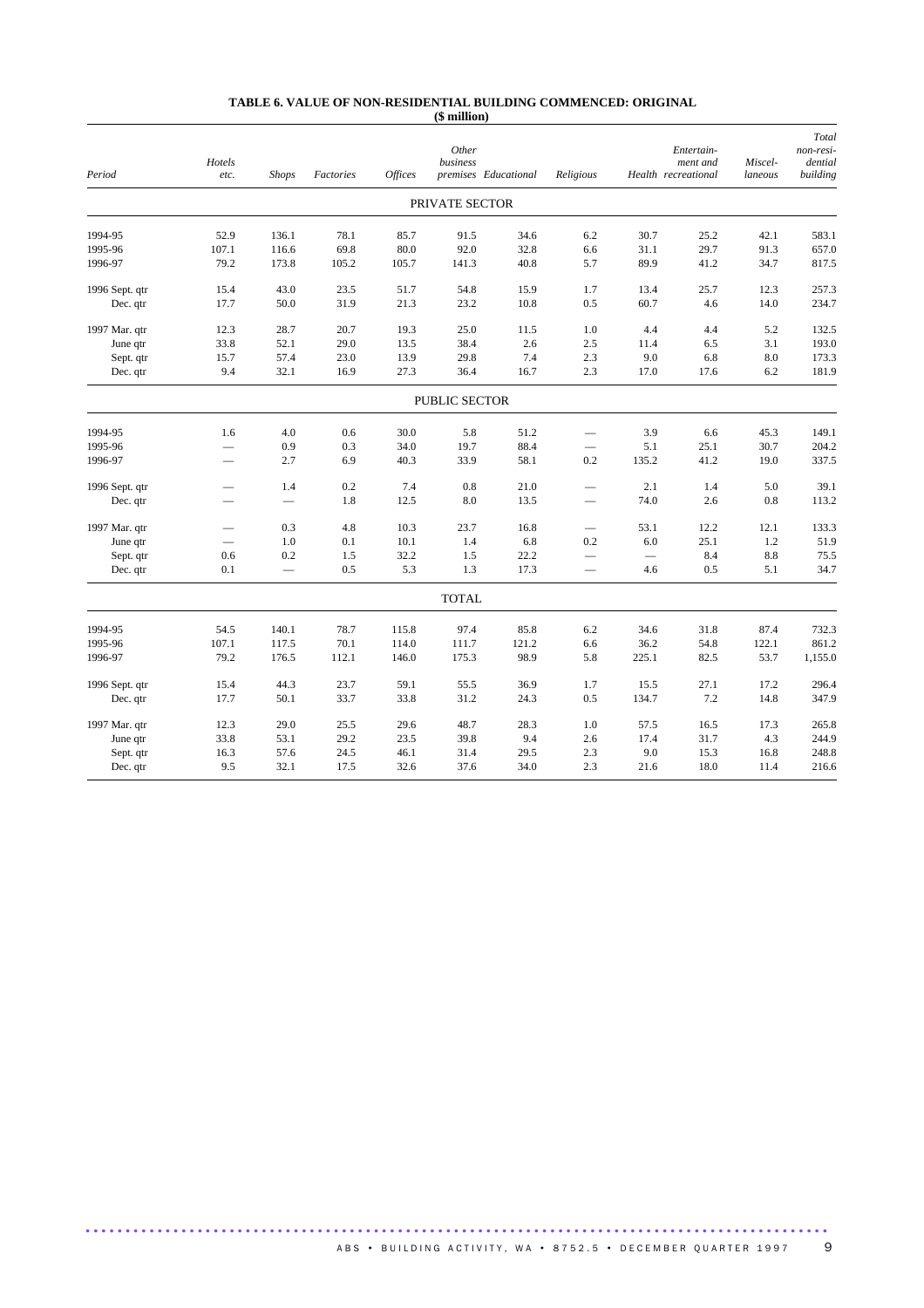|                |               | Number of dwelling units                |                          |                            | Value (\$m)    |                                         |                                |                                                                   |                                  |                                           |                   |
|----------------|---------------|-----------------------------------------|--------------------------|----------------------------|----------------|-----------------------------------------|--------------------------------|-------------------------------------------------------------------|----------------------------------|-------------------------------------------|-------------------|
|                | New<br>houses | New<br>other<br>residential<br>building | Con-<br>versions<br>etc. | Total<br>dwelling<br>units | New<br>houses  | New<br>other<br>residential<br>building | New<br>residential<br>building | Alterations<br>and<br>additions<br>to<br>residential<br>buildings | Total<br>residential<br>building | Total<br>non-resi-<br>dential<br>building | Total<br>building |
|                |               |                                         |                          |                            | PRIVATE SECTOR |                                         |                                |                                                                   |                                  |                                           |                   |
| 1994-95        | 5,849         | 2,540                                   | 60                       | 8,449                      | 662.4          | 209.4                                   | 871.8                          | 67.1                                                              | 938.9                            | 283.5                                     | 1,222.3           |
| 1995-96        | 4,345         | 1,691                                   | 50                       | 6,086                      | 532.6          | 160.6                                   | 693.2                          | 70.6                                                              | 763.9                            | 326.9                                     | 1,090.8           |
| 1996-97        | 5,157         | 1,268                                   | 37                       | 6,462                      | 645.2          | 134.5                                   | 779.7                          | 70.0                                                              | 849.7                            | 467.2                                     | 1,316.9           |
| 1996 Sept. qtr | 4,296         | 1,361                                   | 41                       | 5,698                      | 528.8          | 128.1                                   | 656.9                          | 69.2                                                              | 726.0                            | 479.6                                     | 1,205.6           |
| Dec. qtr       | 4,354         | 1,356                                   | 26                       | 5,736                      | 539.4          | 129.7                                   | 669.1                          | 61.9                                                              | 731.0                            | 495.7                                     | 1,226.7           |
| 1997 Mar. qtr  | 4,886         | 1,357                                   | 38                       | 6,281                      | 602.5          | 141.3                                   | 743.8                          | 66.3                                                              | 810.1                            | 472.5                                     | 1,282.6           |
| June qtr       | 5,157         | 1,268                                   | 37                       | 6,462                      | 645.2          | 134.5                                   | 779.7                          | 70.0                                                              | 849.7                            | 467.2                                     | 1,316.9           |
| Sept. qtr      | 5,288         | 1,230                                   | 49                       | 6,567                      | 647.3          | 126.0                                   | 773.4                          | 69.2                                                              | 842.5                            | 493.5                                     | 1,336.0           |
| Dec. qtr       | 5,287         | 1,099                                   | 86                       | 6,472                      | 673.2          | 120.5                                   | 793.7                          | 79.1                                                              | 872.8                            | 434.6                                     | 1,307.4           |
|                |               |                                         |                          |                            | PUBLIC SECTOR  |                                         |                                |                                                                   |                                  |                                           |                   |
| 1994-95        | 154           | 300                                     |                          | 454                        | 12.1           | 21.1                                    | 33.2                           | $\overline{\phantom{0}}$                                          | 33.3                             | 117.9                                     | 151.1             |
| 1995-96        | 57            | 348                                     |                          | 405                        | 6.0            | 31.5                                    | 37.5                           |                                                                   | 37.5                             | 153.3                                     | 190.8             |
| 1996-97        | 139           | 119                                     |                          | 258                        | 14.5           | 6.5                                     | 21.0                           | 0.9                                                               | 22.0                             | 326.3                                     | 348.2             |
| 1996 Sept. qtr | 140           | 428                                     |                          | 568                        | 12.8           | 37.1                                    | 49.9                           | 0.8                                                               | 50.7                             | 153.5                                     | 204.2             |
| Dec. qtr       | 147           | 304                                     |                          | 451                        | 15.3           | 27.4                                    | 42.8                           | 0.4                                                               | 43.2                             | 228.3                                     | 271.6             |
| 1997 Mar. qtr  | 149           | 128                                     |                          | 277                        | 14.9           | 8.8                                     | 23.7                           | 0.6                                                               | 24.3                             | 344.8                                     | 369.2             |
| June qtr       | 139           | 119                                     | $\overline{\phantom{0}}$ | 258                        | 14.5           | 6.5                                     | 21.0                           | 0.9                                                               | 22.0                             | 326.3                                     | 348.2             |
| Sept. qtr      | 293           | 154                                     |                          | 447                        | 29.6           | 8.9                                     | 38.5                           | 1.0                                                               | 39.5                             | 346.5                                     | 386.0             |
| Dec. qtr       | 237           | 130                                     |                          | 367                        | 24.6           | 8.6                                     | 33.2                           | 0.8                                                               | 34.0                             | 301.8                                     | 335.8             |
|                |               |                                         |                          |                            | <b>TOTAL</b>   |                                         |                                |                                                                   |                                  |                                           |                   |
| 1994-95        | 6,003         | 2,840                                   | 60                       | 8,903                      | 674.5          | 230.5                                   | 905.0                          | 67.1                                                              | 972.1                            | 401.4                                     | 1,373.5           |
| 1995-96        | 4,402         | 2,039                                   | 50                       | 6,491                      | 538.6          | 192.1                                   | 730.7                          | 70.6                                                              | 801.3                            | 480.2                                     | 1,281.6           |
| 1996-97        | 5,296         | 1,387                                   | 37                       | 6,720                      | 659.7          | 141.0                                   | 800.8                          | 70.9                                                              | 871.7                            | 793.4                                     | 1,665.1           |
| 1996 Sept. qtr | 4,436         | 1,789                                   | 41                       | 6,266                      | 541.6          | 165.2                                   | 706.7                          | 70.0                                                              | 776.7                            | 633.1                                     | 1,409.8           |
| Dec. qtr       | 4,501         | 1,660                                   | 26                       | 6,187                      | 554.7          | 157.2                                   | 711.9                          | 62.3                                                              | 774.2                            | 724.1                                     | 1,498.3           |
| 1997 Mar. qtr  | 5,035         | 1,485                                   | 38                       | 6,558                      | 617.4          | 150.1                                   | 767.5                          | 66.9                                                              | 834.4                            | 817.4                                     | 1,651.8           |
| June qtr       | 5,296         | 1,387                                   | 37                       | 6,720                      | 659.7          | 141.0                                   | 800.8                          | 70.9                                                              | 871.7                            | 793.4                                     | 1,665.1           |
| Sept. qtr      | 5,581         | 1,384                                   | 49                       | 7,014                      | 676.9          | 134.9                                   | 811.8                          | 70.2                                                              | 882.0                            | 840.0                                     | 1,722.0           |
| Dec. qtr       | 5,524         | 1,229                                   | 86                       | 6,839                      | 697.8          | 129.1                                   | 827.0                          | 79.9                                                              | 906.8                            | 736.4                                     | 1,643.2           |

## **TABLE 7. NUMBER AND VALUE OF BUILDING UNDER CONSTRUCTION AT END OF PERIOD: ORIGINAL**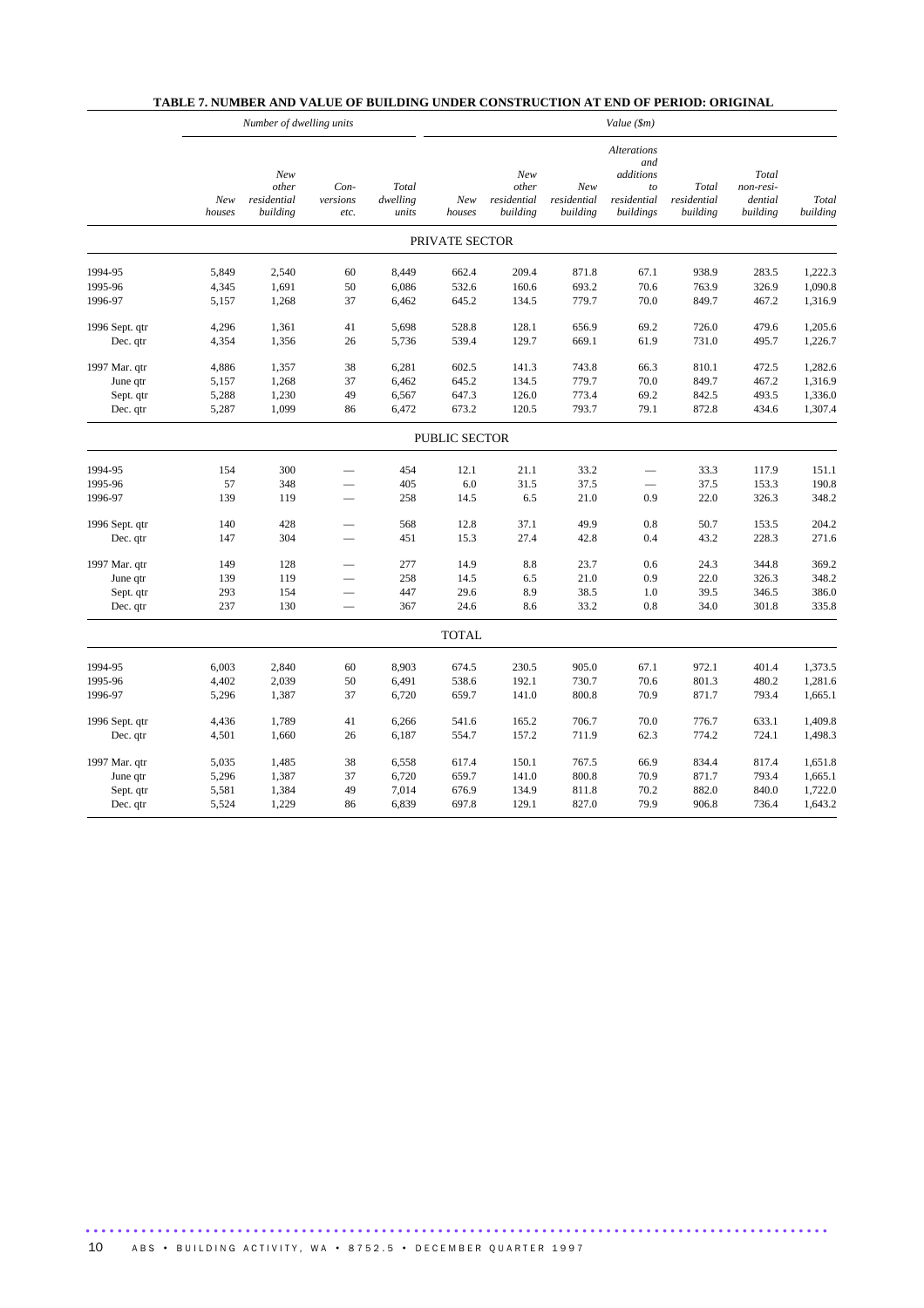#### **TABLE 8. VALUE OF NON-RESIDENTIAL BUILDING UNDER CONSTRUCTION AT END OF PERIOD: ORIGINAL (\$ million)**

|                | Hotels<br>etc.           | <b>Shops</b>             | Factories | <b>Offices</b> | Other<br>business | premises Educational | Religious                |       | Entertain-<br>ment and<br>Health recreational | Miscel-<br>laneous | Total<br>non-resi-<br>dential<br>building |
|----------------|--------------------------|--------------------------|-----------|----------------|-------------------|----------------------|--------------------------|-------|-----------------------------------------------|--------------------|-------------------------------------------|
|                |                          |                          |           |                | PRIVATE SECTOR    |                      |                          |       |                                               |                    |                                           |
| 1994-95        | 41.5                     | 63.9                     | 26.4      | 48.3           | 35.3              | 11.6                 | 2.8                      | 21.0  | 9.0                                           | 23.7               | 283.5                                     |
| 1995-96        | 93.8                     | 53.6                     | 37.1      | 25.7           | 31.5              | 11.7                 | 2.5                      | 14.5  | 13.6                                          | 43.0               | 326.9                                     |
| 1996-97        | 62.5                     | 108.9                    | 47.3      | 48.0           | 64.0              | 12.7                 | 4.0                      | 84.5  | 19.3                                          | 16.0               | 467.2                                     |
| 1996 Sept. qtr | 102.7                    | 76.6                     | 38.2      | 65.2           | 70.5              | 25.3                 | 4.0                      | 24.5  | 34.2                                          | 38.4               | 479.6                                     |
| Dec. qtr       | 76.2                     | 87.0                     | 46.7      | 58.4           | 45.2              | 23.4                 | 3.2                      | 82.9  | 29.4                                          | 43.5               | 495.7                                     |
| 1997 Mar. qtr  | 60.0                     | 94.1                     | 43.3      | 61.7           | 49.0              | 16.6                 | 1.7                      | 85.8  | 30.1                                          | 30.2               | 472.5                                     |
| June qtr       | 62.5                     | 108.9                    | 47.3      | 48.0           | 64.0              | 12.7                 | 4.0                      | 84.5  | 19.3                                          | 16.0               | 467.2                                     |
| Sept. qtr      | 70.4                     | 133.2                    | 48.3      | 45.9           | 60.2              | 18.4                 | 3.8                      | 74.0  | 21.7                                          | 17.6               | 493.5                                     |
| Dec. qtr       | 64.0                     | 83.8                     | 38.9      | 34.0           | 58.0              | 24.8                 | 3.7                      | 88.4  | 22.9                                          | 16.1               | 434.6                                     |
|                |                          |                          |           |                | PUBLIC SECTOR     |                      |                          |       |                                               |                    |                                           |
| 1994-95        | 1.6                      | 1.4                      | 0.5       | 49.3           | 1.8               | 25.8                 |                          | 1.2   | 3.6                                           | 32.8               | 117.9                                     |
| 1995-96        | $\qquad \qquad$          | 0.1                      | 0.2       | 24.8           | 12.5              | 75.6                 |                          | 4.4   | 19.3                                          | 16.5               | 153.3                                     |
| 1996-97        |                          | 0.9                      | 4.8       | 25.6           | 29.8              | 75.4                 | 0.2                      | 143.3 | 37.1                                          | 9.1                | 326.3                                     |
| 1996 Sept. qtr | $\overline{\phantom{a}}$ | $\overline{\phantom{0}}$ | 0.2       | 27.0           | 0.8               | 84.7                 | $\overline{\phantom{a}}$ | 5.9   | 18.6                                          | 16.2               | 153.5                                     |
| Dec. qtr       |                          | $\qquad \qquad$          | 0.9       | 25.5           | 7.6               | 91.8                 |                          | 76.0  | 19.8                                          | 6.7                | 228.3                                     |
| 1997 Mar. qtr  | $\overline{\phantom{0}}$ | 0.1                      | 4.7       | 33.1           | 30.0              | 96.5                 |                          | 137.6 | 28.1                                          | 14.8               | 344.8                                     |
| June qtr       |                          | 0.9                      | 4.8       | 25.6           | 29.8              | 75.4                 | 0.2                      | 143.3 | 37.1                                          | 9.1                | 326.3                                     |
| Sept. qtr      | 0.6                      | 0.8                      | 6.2       | 54.4           | 6.4               | 89.4                 | 0.2                      | 139.3 | 38.4                                          | 10.8               | 346.5                                     |
| Dec. qtr       | 0.6                      |                          | 5.2       | 44.4           | 2.0               | 61.4                 |                          | 140.6 | 32.4                                          | 15.1               | 301.8                                     |
|                |                          |                          |           |                | <b>TOTAL</b>      |                      |                          |       |                                               |                    |                                           |
| 1994-95        | 43.1                     | 65.3                     | 26.9      | 97.6           | 37.0              | 37.4                 | 2.8                      | 22.1  | 12.6                                          | 56.5               | 401.4                                     |
| 1995-96        | 93.8                     | 53.6                     | 37.2      | 50.5           | 44.0              | 87.3                 | 2.5                      | 18.9  | 32.9                                          | 59.5               | 480.2                                     |
| 1996-97        | 62.5                     | 109.8                    | 52.1      | 73.6           | 93.9              | 88.1                 | 4.2                      | 227.8 | 56.3                                          | 25.1               | 793.4                                     |
| 1996 Sept. qtr | 102.7                    | 76.6                     | 38.4      | 92.2           | 71.3              | 110.0                | 4.0                      | 30.5  | 52.9                                          | 54.7               | 633.1                                     |
| Dec. qtr       | 76.2                     | 87.0                     | 47.6      | 83.8           | 52.8              | 115.2                | 3.2                      | 158.9 | 49.2                                          | 50.2               | 724.1                                     |
| 1997 Mar. qtr  | 60.0                     | 94.2                     | 48.0      | 94.7           | 79.0              | 113.1                | 1.7                      | 223.4 | 58.2                                          | 45.1               | 817.4                                     |
| June qtr       | 62.5                     | 109.8                    | 52.1      | 73.6           | 93.9              | 88.1                 | 4.2                      | 227.8 | 56.3                                          | 25.1               | 793.4                                     |
| Sept. qtr      | 71.0                     | 134.0                    | 54.5      | 100.3          | 66.6              | 107.9                | 4.0                      | 213.3 | 60.1                                          | 28.4               | 840.0                                     |
| Dec. qtr       | 64.6                     | 83.8                     | 44.2      | 78.4           | 60.0              | 86.2                 | 3.7                      | 229.0 | 55.4                                          | 31.2               | 736.4                                     |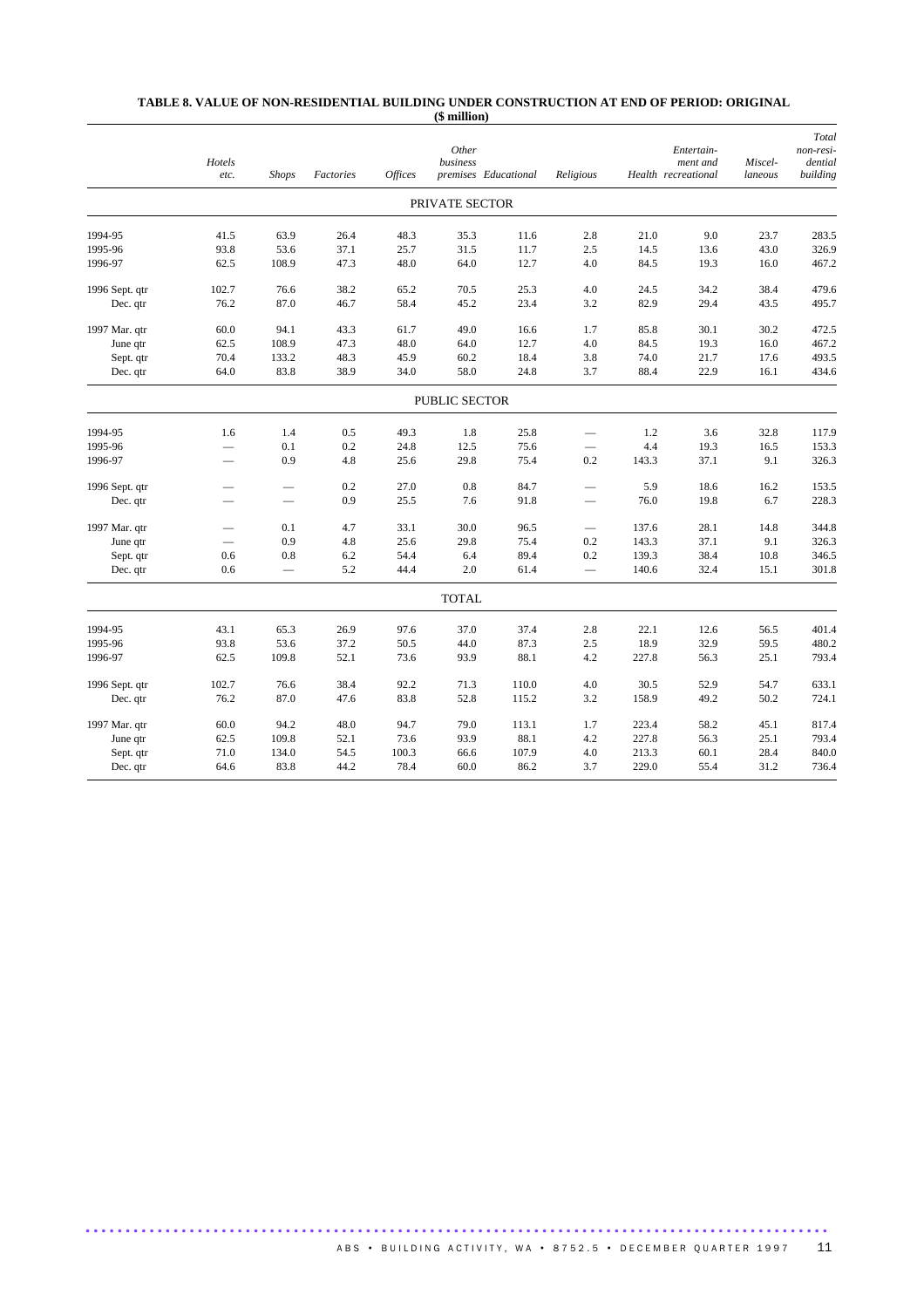|                | Number of dwelling units |                                         |                          |                            |                      | Value (\$m)                             |                                |                                                                          |                                  |                                           |                   |  |
|----------------|--------------------------|-----------------------------------------|--------------------------|----------------------------|----------------------|-----------------------------------------|--------------------------------|--------------------------------------------------------------------------|----------------------------------|-------------------------------------------|-------------------|--|
| Period         | New<br>houses            | New<br>other<br>residential<br>building | Con-<br>versions<br>etc. | Total<br>dwelling<br>units | New<br>houses        | New<br>other<br>residential<br>building | New<br>residential<br>building | <b>Alterations</b><br>and<br>additions<br>to<br>residential<br>buildings | Total<br>residential<br>building | Total<br>non-resi-<br>dential<br>building | Total<br>building |  |
|                |                          |                                         |                          |                            | PRIVATE SECTOR       |                                         |                                |                                                                          |                                  |                                           |                   |  |
| 1994-95        | 16,955                   | 5,496                                   | 180                      | 22,631                     | 1,466.6              | 388.7                                   | 1,855.3                        | 170.7                                                                    | 2,026.0                          | 765.6                                     | 2,791.6           |  |
| 1995-96        | 12,579                   | 3,737                                   | 113                      | 16,430                     | 1,256.7              | 305.6                                   | 1,562.3                        | 179.6                                                                    | 1,741.9                          | 627.5                                     | 2,369.4           |  |
| 1996-97        | 11,074                   | 2,235                                   | 93                       | 13,402                     | 1,136.2              | 202.7                                   | 1,338.9                        | 176.8                                                                    | 1,515.7                          | 715.7                                     | 2,231.4           |  |
| 1996 Sept. qtr | 2,772                    | 685                                     | 21                       | 3,478                      | 276.0                | 59.4                                    | 335.4                          | 42.8                                                                     | 378.1                            | 117.4                                     | 495.5             |  |
| Dec. qtr       | 2,840                    | 599                                     | 32                       | 3,471                      | 292.5                | 57.0                                    | 349.5                          | 49.9                                                                     | 399.4                            | 227.6                                     | 627.0             |  |
| 1997 Mar. qtr  | 2,467                    | 460                                     | 17                       | 2,944                      | 257.1                | 38.3                                    | 295.5                          | 39.7                                                                     | 335.2                            | 165.5                                     | 500.7             |  |
| June qtr       | 2,995                    | 491                                     | 23                       | 3,509                      | 310.7                | 47.9                                    | 358.6                          | 44.4                                                                     | 403.0                            | 205.2                                     | 608.3             |  |
| Sept. qtr      | 3,125                    | 449                                     | $\sqrt{5}$               | 3,579                      | 347.1                | 47.0                                    | 394.2                          | 42.0                                                                     | 436.2                            | 156.5                                     | 592.7             |  |
| Dec. qtr       | 3,679                    | 466                                     | $\mathfrak 3$            | 4,148                      | 392.3                | 41.0                                    | 433.3                          | 41.9                                                                     | 475.3                            | 248.3                                     | 723.6             |  |
|                |                          |                                         |                          |                            | <b>PUBLIC SECTOR</b> |                                         |                                |                                                                          |                                  |                                           |                   |  |
| 1994-95        | 429                      | 1,252                                   | 14                       | 1,695                      | 33.8                 | 87.4                                    | 121.2                          | 0.5                                                                      | 121.6                            | 189.5                                     | 311.1             |  |
| 1995-96        | 378                      | 753                                     |                          | 1,131                      | 31.0                 | 49.1                                    | 80.1                           | 0.5                                                                      | 80.6                             | 168.1                                     | 248.7             |  |
| 1996-97        | 424                      | 609                                     | 6                        | 1,039                      | 40.2                 | 51.0                                    | 91.2                           | 2.4                                                                      | 93.6                             | 171.4                                     | 264.9             |  |
| 1996 Sept. qtr | 51                       | 88                                      |                          | 139                        | 5.0                  | 5.6                                     | 10.7                           | 0.6                                                                      | 11.3                             | 39.9                                      | 51.2              |  |
| Dec. qtr       | 151                      | 191                                     | 6                        | 348                        | 13.3                 | 14.6                                    | 27.9                           | 1.0                                                                      | 28.9                             | 35.7                                      | 64.6              |  |
| 1997 Mar. qtr  | 74                       | 222                                     |                          | 296                        | 7.1                  | 22.6                                    | 29.7                           | 0.1                                                                      | 29.8                             | 27.5                                      | 57.3              |  |
| June qtr       | 148                      | 108                                     |                          | 256                        | 14.8                 | 8.2                                     | 23.0                           | 0.7                                                                      | 23.6                             | 68.3                                      | 91.9              |  |
| Sept. qtr      | 103                      | 38                                      |                          | 141                        | 9.9                  | 2.3                                     | 12.2                           | 0.7                                                                      | 13.0                             | 58.8                                      | 71.8              |  |
| Dec. qtr       | 175                      | 99                                      |                          | 274                        | 17.7                 | 5.6                                     | 23.2                           | 0.4                                                                      | 23.6                             | 82.5                                      | 106.2             |  |
|                |                          |                                         |                          |                            | <b>TOTAL</b>         |                                         |                                |                                                                          |                                  |                                           |                   |  |
| 1994-95        | 17,384                   | 6,748                                   | 194                      | 24,326                     | 1,500.3              | 476.1                                   | 1,976.4                        | 171.2                                                                    | 2,147.6                          | 955.1                                     | 3,102.7           |  |
| 1995-96        | 12,957                   | 4,490                                   | 113                      | 17,561                     | 1,287.8              | 354.6                                   | 1,642.4                        | 180.1                                                                    | 1,822.5                          | 795.6                                     | 2,618.1           |  |
| 1996-97        | 11,498                   | 2,844                                   | 99                       | 14,441                     | 1,176.4              | 253.7                                   | 1,430.1                        | 179.2                                                                    | 1,609.3                          | 887.1                                     | 2,496.4           |  |
| 1996 Sept. qtr | 2,823                    | 773                                     | 21                       | 3,617                      | 281.0                | 65.0                                    | 346.0                          | 43.4                                                                     | 389.4                            | 157.2                                     | 546.6             |  |
| Dec. qtr       | 2,991                    | 790                                     | 38                       | 3,819                      | 305.8                | 71.6                                    | 377.4                          | 50.9                                                                     | 428.3                            | 263.4                                     | 691.6             |  |
| 1997 Mar. qtr  | 2,541                    | 682                                     | 17                       | 3,240                      | 264.2                | 60.9                                    | 325.1                          | 39.8                                                                     | 364.9                            | 193.0                                     | 558.0             |  |
| June qtr       | 3,143                    | 599                                     | 23                       | 3,765                      | 325.5                | 56.1                                    | 381.6                          | 45.1                                                                     | 426.7                            | 273.5                                     | 700.2             |  |
| Sept. qtr      | 3,228                    | 487                                     | 5                        | 3,720                      | 357.1                | 49.3                                    | 406.4                          | 42.8                                                                     | 449.2                            | 215.3                                     | 664.5             |  |
| Dec. qtr       | 3,854                    | 565                                     | 3                        | 4,422                      | 410.0                | 46.6                                    | 456.6                          | 42.3                                                                     | 498.9                            | 330.8                                     | 829.7             |  |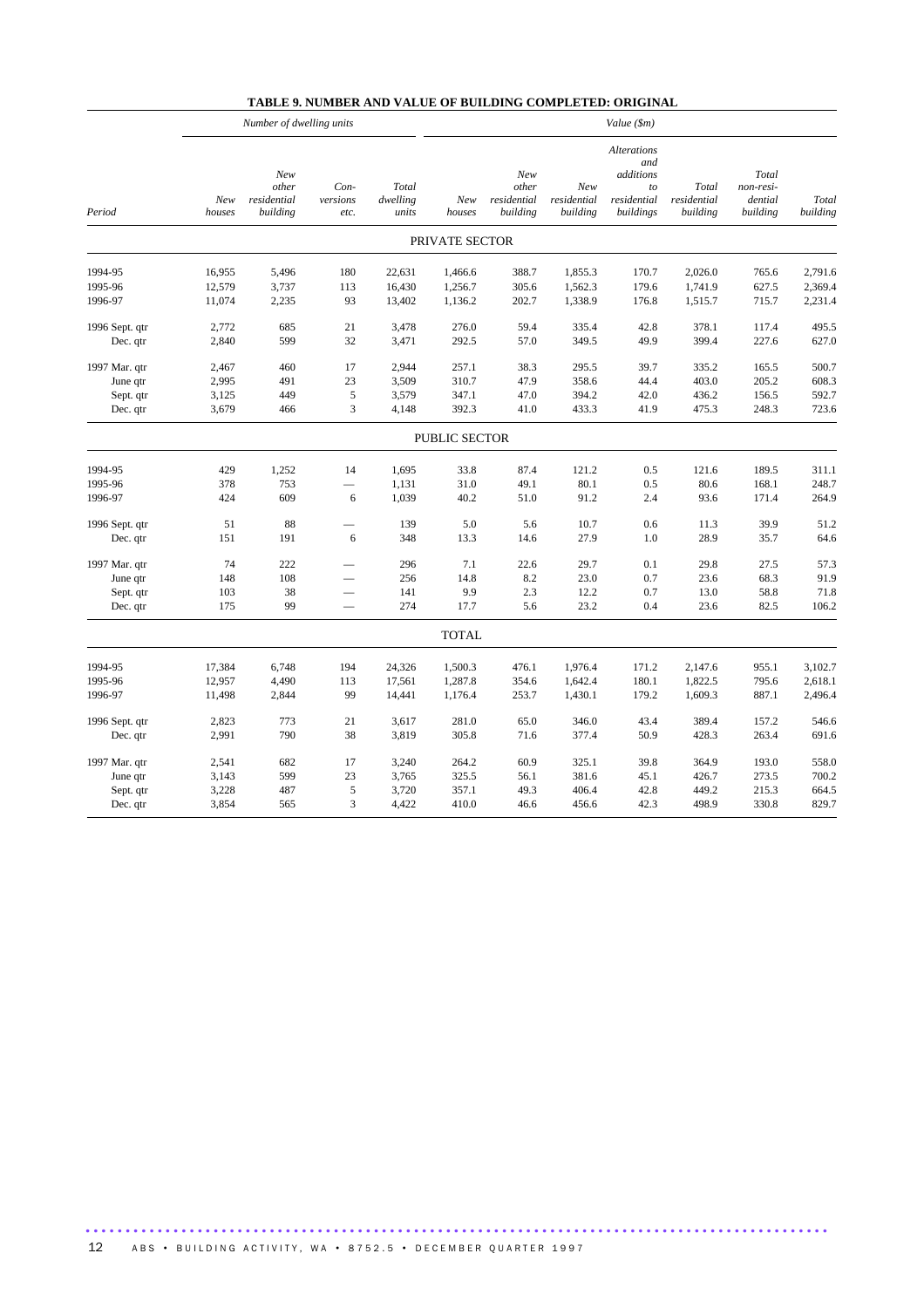| Period         | Hotels<br>etc. | <b>Shops</b> | Factories | <b>Offices</b> | Other<br>business | premises Educational | Religious |      | Entertain-<br>ment and<br>Health recreational | Miscel-<br>laneous | Total<br>non-resi-<br>dential<br>building |
|----------------|----------------|--------------|-----------|----------------|-------------------|----------------------|-----------|------|-----------------------------------------------|--------------------|-------------------------------------------|
|                |                |              |           |                | PRIVATE SECTOR    |                      |           |      |                                               |                    |                                           |
| 1994-95        | 36.7           | 337.1        | 78.1      | 65.7           | 82.2              | 49.3                 | 7.2       | 38.5 | 37.3                                          | 33.5               | 765.6                                     |
| 1995-96        | 63.4           | 127.8        | 61.2      | 100.3          | 96.7              | 33.1                 | 7.1       | 39.3 | 25.8                                          | 72.7               | 627.5                                     |
| 1996-97        | 121.9          | 126.3        | 99.2      | 89.8           | 110.8             | 40.4                 | 4.8       | 21.8 | 35.0                                          | 65.7               | 715.7                                     |
| 1996 Sept. qtr | 15.1           | 21.3         | 23.1      | 12.9           | 16.0              | 2.4                  | 0.5       | 3.5  | 5.1                                           | 17.6               | 117.4                                     |
| Dec. qtr       | 45.0           | 43.2         | 25.0      | 28.3           | 49.1              | 12.9                 | 1.5       | 2.3  | 8.3                                           | 12.1               | 227.6                                     |
| 1997 Mar. qtr  | 30.0           | 23.1         | 25.2      | 21.2           | 21.0              | 18.5                 | 2.7       | 1.7  | 3.7                                           | 18.4               | 165.5                                     |
| June qtr       | 31.9           | 38.7         | 25.9      | 27.3           | 24.7              | 6.6                  | 0.2       | 14.4 | 17.9                                          | 17.6               | 205.2                                     |
| Sept. qtr      | 9.9            | 34.9         | 23.8      | 16.9           | 33.1              | 1.7                  | 2.5       | 21.4 | 5.4                                           | 6.8                | 156.5                                     |
| Dec. qtr       | 16.1           | 83.0         | 30.6      | 39.8           | 37.4              | 10.3                 | 2.6       | 4.3  | 16.5                                          | 7.6                | 248.3                                     |
|                |                |              |           |                | PUBLIC SECTOR     |                      |           |      |                                               |                    |                                           |
| 1994-95        |                | 4.6          | 0.4       | 19.6           | 5.1               | 93.3                 |           | 43.0 | 9.5                                           | 14.0               | 189.5                                     |
| 1995-96        | 1.7            | 2.2          | 0.6       | 56.6           | 8.6               | 39.2                 |           | 1.8  | 8.2                                           | 49.1               | 168.1                                     |
| 1996-97        |                | 1.9          | 2.2       | 40.6           | 17.3              | 50.1                 |           | 7.4  | 24.9                                          | 26.9               | 171.4                                     |
| 1996 Sept. qtr |                | 1.4          | 0.2       | 5.4            | 12.8              | 12.0                 |           | 0.6  | 2.3                                           | 5.2                | 39.9                                      |
| Dec. qtr       |                |              | 1.1       | 13.2           | 1.2               | 4.2                  |           | 3.8  | 1.4                                           | 10.8               | 35.7                                      |
| 1997 Mar. qtr  |                | 0.2          | 1.0       | 2.6            | 1.3               | 11.9                 |           | 2.8  | 3.8                                           | 3.9                | 27.5                                      |
| June qtr       |                | 0.2          |           | 19.4           | 2.0               | 22.1                 |           | 0.2  | 17.4                                          | 6.9                | 68.3                                      |
| Sept. qtr      |                | 0.3          | 0.1       | 4.3            | 25.1              | 8.8                  |           | 6.0  | 7.1                                           | 7.1                | 58.8                                      |
| Dec. qtr       | 0.1            | 0.8          | 1.5       | 16.9           | 6.1               | 46.4                 | 0.2       | 3.3  | 6.4                                           | 0.9                | 82.5                                      |
|                |                |              |           |                | <b>TOTAL</b>      |                      |           |      |                                               |                    |                                           |
| 1994-95        | 36.7           | 341.7        | 78.5      | 85.3           | 87.3              | 142.6                | 7.2       | 81.5 | 46.8                                          | 47.5               | 955.1                                     |
| 1995-96        | 65.1           | 130.1        | 61.8      | 157.0          | 105.3             | 72.3                 | 7.1       | 41.1 | 34.0                                          | 121.9              | 795.6                                     |
| 1996-97        | 121.9          | 128.2        | 101.4     | 130.4          | 128.1             | 90.5                 | 4.8       | 29.2 | 60.0                                          | 92.5               | 887.1                                     |
| 1996 Sept. qtr | 15.1           | 22.7         | 23.2      | 18.3           | 28.8              | 14.4                 | 0.5       | 4.0  | 7.4                                           | 22.8               | 157.2                                     |
| Dec. qtr       | 45.0           | 43.2         | 26.0      | 41.5           | 50.2              | 17.1                 | 1.5       | 6.1  | 9.7                                           | 22.9               | 263.4                                     |
| 1997 Mar. qtr  | 30.0           | 23.3         | 26.2      | 23.8           | 22.4              | 30.4                 | 2.7       | 4.4  | 7.6                                           | 22.3               | 193.0                                     |
| June qtr       | 31.9           | 38.9         | 26.0      | 46.7           | 26.7              | 28.6                 | 0.2       | 14.6 | 35.4                                          | 24.6               | 273.5                                     |
| Sept. qtr      | 9.9            | 35.3         | 23.9      | 21.1           | 58.2              | 10.5                 | 2.5       | 27.4 | 12.5                                          | 13.9               | 215.3                                     |
| Dec. qtr       | 16.2           | 83.8         | 32.1      | 56.7           | 43.5              | 56.7                 | 2.8       | 7.5  | 22.9                                          | 8.5                | 330.8                                     |

#### **TABLE 10. VALUE OF NON-RESIDENTIAL BUILDING COMPLETED: ORIGINAL (\$ million)**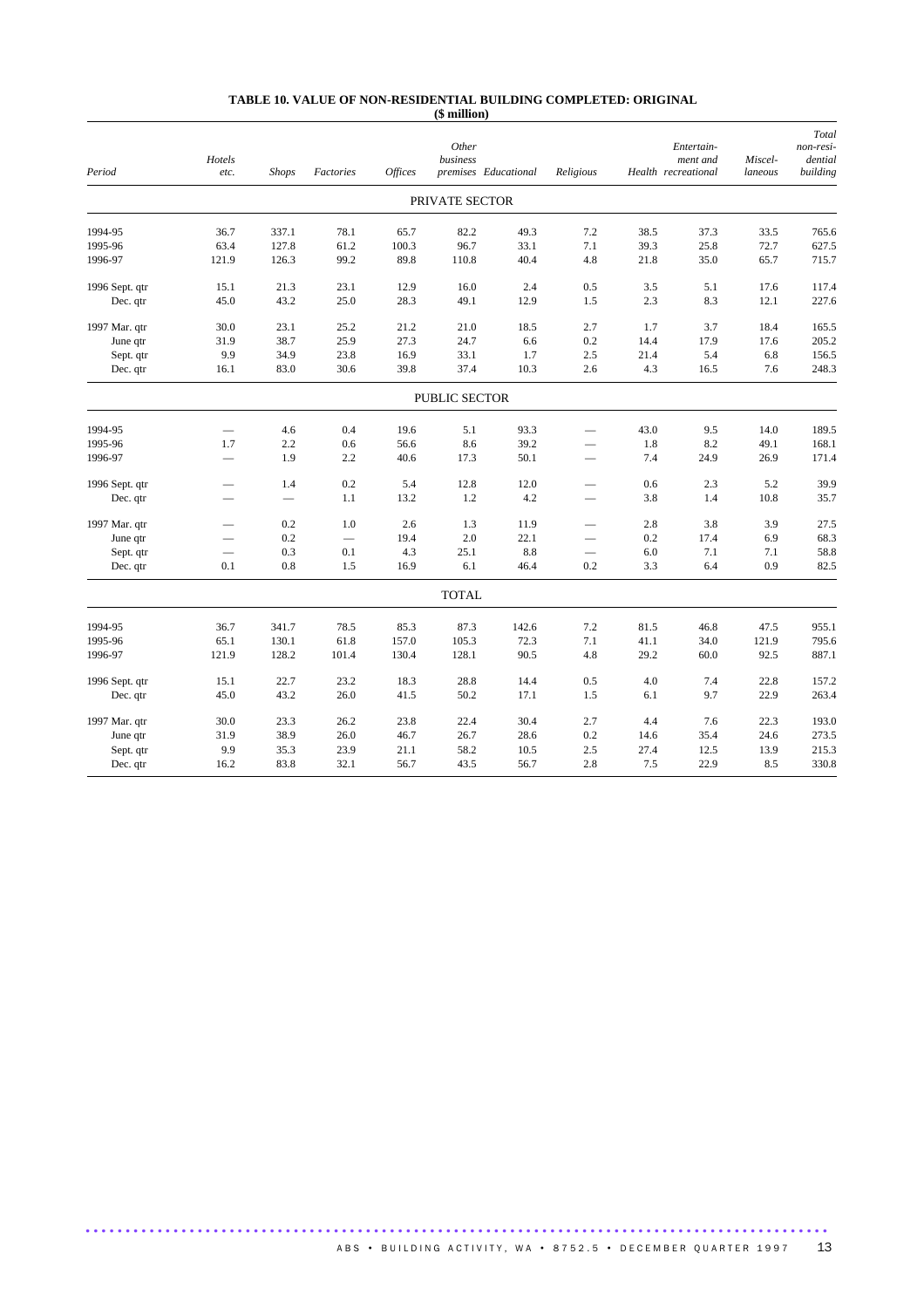#### **TABLE 11. VALUE OF BUILDING WORK DONE: ORIGINAL (\$ million)**

| <b>Alterations</b>                                                |                      |
|-------------------------------------------------------------------|----------------------|
| and                                                               |                      |
| New<br>additions<br>other<br>New<br>Total<br>to                   | Total<br>non-resi-   |
| New<br>residential<br>residential<br>residential<br>residential   | dential<br>Total     |
| houses<br>building<br>building<br>buildings<br>building<br>Period | building<br>building |
| PRIVATE SECTOR                                                    |                      |
| 1994-95<br>1.483.6<br>408.5<br>1.892.1<br>170.9<br>2.063.0        | 623.0<br>2.686.0     |
| 1995-96<br>1,438.3<br>181.9<br>1,620.2<br>1,161.8<br>276.5        | 2,289.5<br>669.3     |
| 1,230.7<br>1,589.9<br>1996-97<br>185.2<br>1,415.9<br>174.0        | 776.5<br>2,366.4     |
| 283.4<br>50.6<br>334.0<br>37.6<br>371.6<br>1996 Sept. qtr         | 180.2<br>551.8       |
| 288.1<br>47.4<br>335.4<br>46.7<br>382.1<br>Dec. qtr               | 609.6<br>227.6       |
| 320.0<br>41.0<br>402.8<br>1997 Mar. qtr<br>41.7<br>361.8          | 189.1<br>591.8       |
| 339.3<br>384.8<br>48.7<br>45.5<br>433.4<br>June qtr               | 179.7<br>613.1       |
| 356.4<br>49.2<br>405.6<br>40.7<br>Sept. qtr<br>446.2              | 215.1<br>661.3       |
| 381.0<br>45.7<br>426.7<br>49.9<br>476.7<br>Dec. qtr               | 688.8<br>212.1       |
| <b>PUBLIC SECTOR</b>                                              |                      |
| 0.4<br>1994-95<br>36.3<br>71.3<br>107.6<br>107.9                  | 159.2<br>267.2       |
| 1995-96<br>28.1<br>47.0<br>75.1<br>0.5<br>75.7                    | 150.6<br>226.3       |
| 88.7<br>1996-97<br>44.4<br>44.3<br>2.9<br>91.6                    | 378.2<br>286.5       |
| 7.5<br>16.0<br>23.5<br>0.9<br>24.4<br>1996 Sept. qtr              | 88.2<br>63.8         |
| 13.7<br>13.3<br>26.9<br>1.0<br>27.9<br>Dec. qtr                   | 88.6<br>60.7         |
| 9.1<br>0.1<br>10.0<br>19.1<br>19.2<br>1997 Mar. qtr               | 92.5<br>73.3         |
| 13.3<br>5.9<br>19.2<br>0.9<br>20.1<br>June qtr                    | 88.6<br>108.8        |
| 4.4<br>20.0<br>20.6<br>Sept. qtr<br>15.6<br>0.6                   | 120.3<br>99.7        |
| 24.2<br>24.8<br>19.5<br>4.7<br>0.6<br>Dec. qtr                    | 90.6<br>115.4        |
| <b>TOTAL</b>                                                      |                      |
| 1994-95<br>1,519.8<br>479.8<br>1,999.7<br>171.2<br>2,170.9        | 782.2<br>2,953.2     |
| 1,189.9<br>323.5<br>182.5<br>1,695.9<br>1995-96<br>1,513.4        | 819.9<br>2,515.8     |
| 1996-97<br>229.4<br>1,504.6<br>176.9<br>1,681.5<br>1,275.2        | 1,063.0<br>2,744.5   |
| 290.9<br>38.5<br>396.0<br>1996 Sept. qtr<br>66.6<br>357.5         | 244.0<br>640.0       |
| 301.7<br>60.6<br>362.3<br>47.6<br>410.0<br>Dec. qtr               | 288.3<br>698.3       |
| 330.0<br>50.9<br>380.9<br>41.2<br>422.0<br>1997 Mar. qtr          | 262.3<br>684.4       |
| 453.6<br>352.6<br>51.3<br>404.0<br>49.6<br>June qtr               | 268.3<br>721.9       |
| 372.0<br>53.5<br>425.5<br>41.3<br>466.8<br>Sept. qtr              | 781.7<br>314.8       |
| 400.5<br>50.4<br>450.9<br>50.5<br>501.4<br>Dec. qtr               | 804.2<br>302.7       |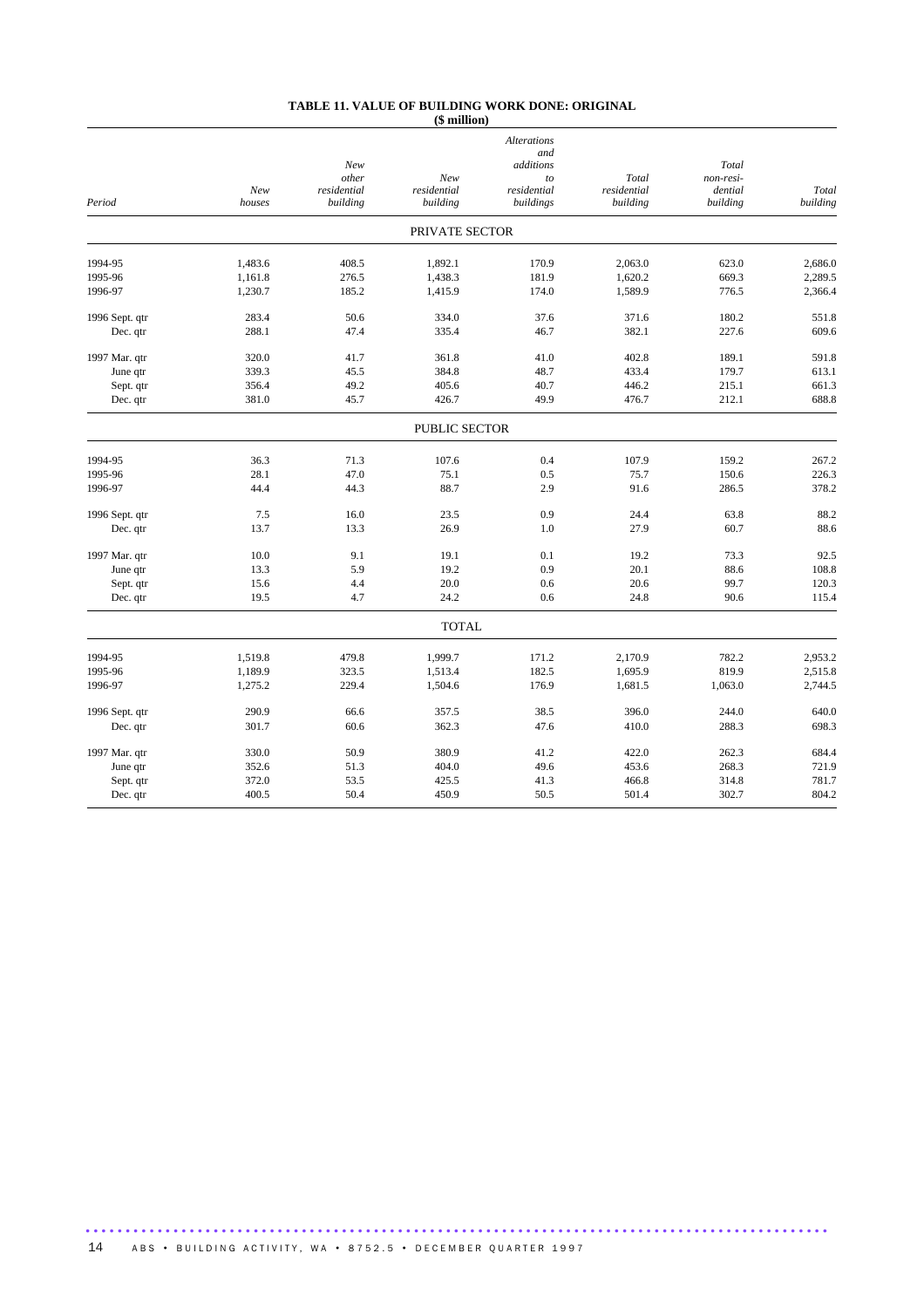#### **TABLE 12. VALUE OF NON-RESIDENTIAL BUILDING WORK DONE: ORIGINAL (\$ million)**

| Period         | Hotels<br>etc. | <b>Shops</b> | Factories | <i><b>Offices</b></i> | Other<br>business | premises Educational | Religious                |       | Entertain-<br>ment and<br>Health recreational | Miscel-<br>laneous | Total<br>non-resi-<br>dential<br>building |
|----------------|----------------|--------------|-----------|-----------------------|-------------------|----------------------|--------------------------|-------|-----------------------------------------------|--------------------|-------------------------------------------|
|                |                |              |           |                       | PRIVATE SECTOR    |                      |                          |       |                                               |                    |                                           |
| 1994-95        | 45.6           | 175.9        | 78.3      | 71.4                  | 89.3              | 45.9                 | 6.5                      | 36.9  | 36.5                                          | 36.8               | 623.0                                     |
| 1995-96        | 104.7          | 128.9        | 70.2      | 93.0                  | 98.9              | 32.2                 | 6.7                      | 28.3  | 27.0                                          | 79.4               | 669.3                                     |
| 1996-97        | 88.3           | 159.6        | 100.7     | 109.9                 | 126.4             | 41.1                 | 6.2                      | 47.5  | 40.3                                          | 56.5               | 776.5                                     |
| 1996 Sept. qtr | 28.5           | 27.5         | 22.5      | 26.2                  | 29.2              | 9.8                  | 1.9                      | 3.7   | 8.8                                           | 22.0               | 180.2                                     |
| Dec. qtr       | 17.6           | 52.9         | 28.1      | 31.0                  | 35.2              | 16.4                 | 1.5                      | 15.0  | 12.2                                          | 17.6               | 227.6                                     |
| 1997 Mar. qtr  | 17.6           | 38.4         | 27.2      | 28.1                  | 29.1              | 10.0                 | 1.1                      | 17.2  | 10.6                                          | 9.8                | 189.1                                     |
| June qtr       | 24.5           | 40.9         | 23.0      | 24.5                  | 32.9              | 4.8                  | 1.6                      | 11.6  | 8.8                                           | 7.0                | 179.7                                     |
| Sept. qtr      | 19.6           | 61.8         | 32.5      | 19.1                  | 35.2              | 5.9                  | 2.4                      | 23.7  | 8.8                                           | 6.2                | 215.1                                     |
| Dec. qtr       | 22.9           | 54.9         | 23.8      | 22.5                  | 34.5              | 14.6                 | 1.9                      | 22.3  | 8.3                                           | 6.5                | 212.1                                     |
|                |                |              |           |                       | PUBLIC SECTOR     |                      |                          |       |                                               |                    |                                           |
| 1994-95        | 0.9            | 3.7          | 0.3       | 34.9                  | 5.9               | 64.8                 |                          | 14.0  | 8.1                                           | 26.7               | 159.2                                     |
| 1995-96        | 0.8            | 1.6          | 0.7       | 31.9                  | 14.7              | 45.1                 |                          | 1.2   | 11.1                                          | 43.4               | 150.6                                     |
| 1996-97        |                | 2.1          | 4.2       | 48.3                  | 32.3              | 94.5                 | $\overline{\phantom{0}}$ | 56.6  | 30.3                                          | 18.2               | 286.5                                     |
| 1996 Sept. qtr |                | 1.4          | 0.2       | 12.4                  | 5.7               | 26.0                 |                          | 4.8   | 7.0                                           | 6.2                | 63.8                                      |
| Dec. qtr       |                |              | 1.3       | 11.1                  | 2.5               | 19.9                 | $\overline{\phantom{0}}$ | 15.0  | 5.8                                           | 5.1                | 60.7                                      |
| 1997 Mar. qtr  |                | 0.3          | 1.6       | 6.9                   | 10.3              | 28.1                 |                          | 13.7  | 6.5                                           | 5.9                | 73.3                                      |
| June qtr       |                | 0.4          | 1.0       | 17.8                  | 13.8              | 20.5                 | $\overline{\phantom{0}}$ | 23.1  | 10.9                                          | 1.0                | 88.6                                      |
| Sept. qtr      | 0.2            | 0.7          | 3.1       | 13.1                  | 7.5               | 15.2                 | 0.2                      | 38.0  | 10.7                                          | 11.1               | 99.7                                      |
| Dec. qtr       | 0.3            | 0.1          | 0.9       | 12.2                  | 3.0               | 22.3                 | $\qquad \qquad$          | 34.9  | 11.7                                          | 5.2                | 90.6                                      |
|                |                |              |           |                       | <b>TOTAL</b>      |                      |                          |       |                                               |                    |                                           |
| 1994-95        | 46.5           | 179.5        | 78.6      | 106.3                 | 95.2              | 110.7                | 6.5                      | 50.9  | 44.6                                          | 63.5               | 782.2                                     |
| 1995-96        | 105.5          | 130.5        | 70.9      | 124.9                 | 113.6             | 77.3                 | 6.7                      | 29.5  | 38.1                                          | 122.8              | 819.9                                     |
| 1996-97        | 88.3           | 161.8        | 104.9     | 158.2                 | 158.7             | 135.6                | 6.2                      | 104.1 | 70.6                                          | 74.6               | 1,063.0                                   |
| 1996 Sept. qtr | 28.5           | 28.9         | 22.7      | 38.7                  | 34.9              | 35.9                 | 1.9                      | 8.5   | 15.8                                          | 28.2               | 244.0                                     |
| Dec. qtr       | 17.6           | 52.9         | 29.4      | 42.2                  | 37.7              | 36.3                 | 1.5                      | 30.0  | 18.0                                          | 22.7               | 288.3                                     |
| 1997 Mar. qtr  | 17.6           | 38.6         | 28.8      | 35.0                  | 39.3              | 38.1                 | 1.1                      | 30.9  | 17.1                                          | 15.7               | 262.3                                     |
| June qtr       | 24.5           | 41.3         | 24.0      | 42.4                  | 46.7              | 25.3                 | 1.6                      | 34.7  | 19.7                                          | 8.0                | 268.3                                     |
| Sept. qtr      | 19.7           | 62.5         | 35.6      | 32.3                  | 42.7              | 21.0                 | 2.6                      | 61.6  | 19.5                                          | 17.3               | 314.8                                     |
| Dec. qtr       | 23.2           | 55.0         | 24.6      | 34.7                  | 37.5              | 36.9                 | 1.9                      | 57.2  | 20.1                                          | 11.7               | 302.7                                     |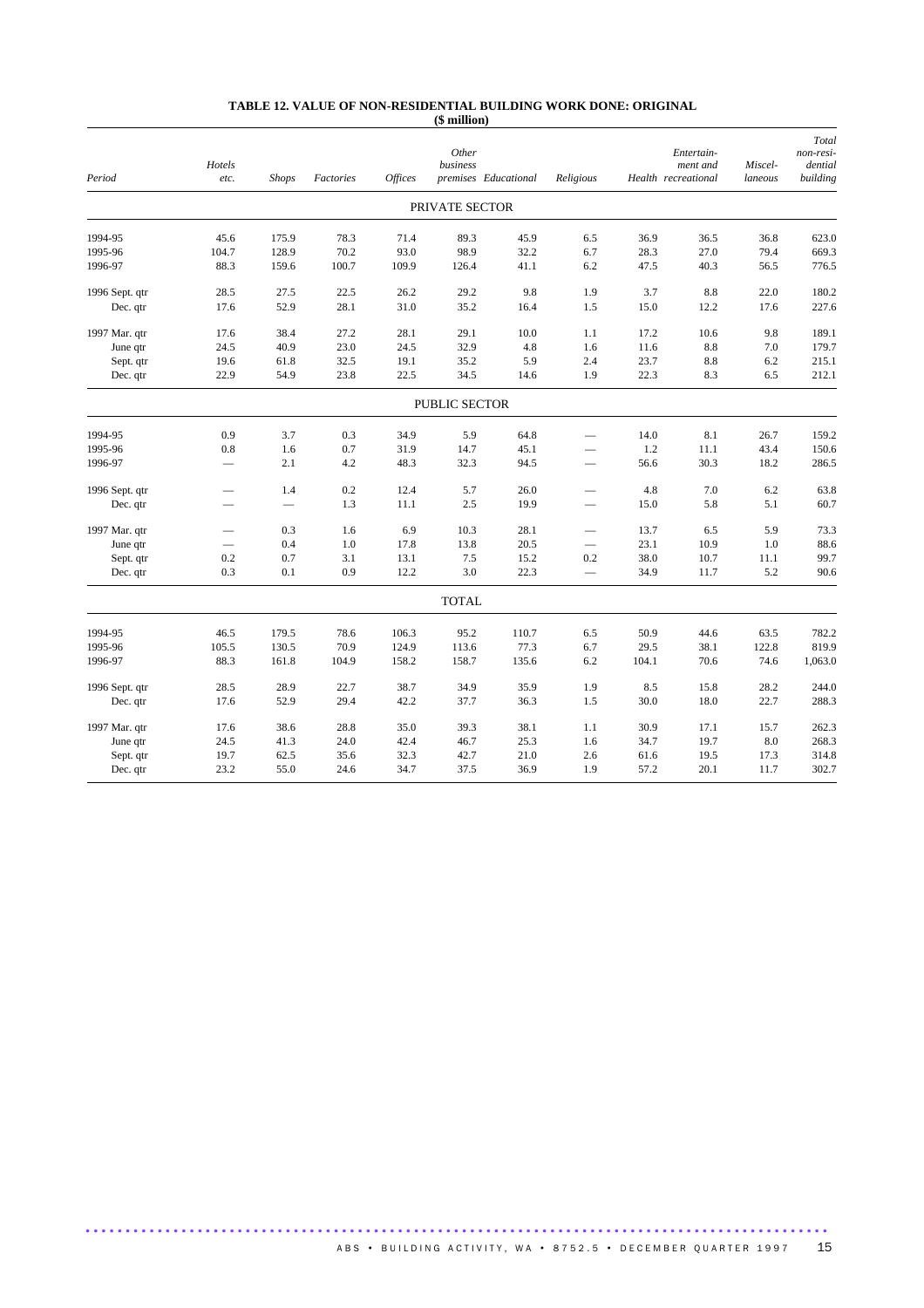#### **TABLE 13. VALUE OF BUILDING WORK YET TO BE DONE AT END OF PERIOD: ORIGINAL (\$ million)**

|                |        |              |                      | <b>Alterations</b> |             |                    |          |
|----------------|--------|--------------|----------------------|--------------------|-------------|--------------------|----------|
|                |        |              |                      | and                |             |                    |          |
|                |        | New<br>other | New                  | additions<br>to    | Total       | Total<br>non-resi- |          |
|                | New    | residential  | residential          | residential        | residential | dential            | Total    |
|                | houses | building     | building             | buildings          | building    | building           | building |
|                |        |              | PRIVATE SECTOR       |                    |             |                    |          |
| 1994-95        | 307.7  | 93.0         | 400.7                | 27.1               | 427.7       | 149.4              | 577.2    |
| 1995-96        | 280.3  | 75.0         | 355.3                | 28.1               | 383.4       | 155.1              | 538.5    |
| 1996-97        | 304.9  | 67.8         | 372.8                | 30.7               | 403.5       | 238.2              | 641.7    |
| 1996 Sept. qtr | 269.6  | 51.4         | 321.0                | 32.1               | 353.1       | 245.1              | 598.2    |
| Dec. qtr       | 285.5  | 62.7         | 348.2                | 28.1               | 376.3       | 261.5              | 637.7    |
| 1997 Mar. qtr  | 289.0  | 71.3         | 360.3                | 31.1               | 391.5       | 216.8              | 608.3    |
| June qtr       | 304.9  | 67.8         | 372.8                | 30.7               | 403.5       | 238.2              | 641.7    |
| Sept. qtr      | 298.1  | 57.2         | 355.3                | 31.3               | 386.6       | 206.1              | 592.7    |
| Dec. qtr       | 335.5  | 46.9         | 382.4                | 33.3               | 415.7       | 183.4              | 599.1    |
|                |        |              | <b>PUBLIC SECTOR</b> |                    |             |                    |          |
| 1994-95        | 6.0    | 9.0          | 15.0                 |                    | 15.0        | 50.2               | 65.2     |
| 1995-96        | 2.9    | 21.4         | 24.3                 |                    | 24.3        | 104.0              | 128.3    |
| 1996-97        | 7.1    | 3.3          | 10.5                 | 0.4                | 10.9        | 173.2              | 184.1    |
| 1996 Sept. qtr | 7.1    | 16.7         | 23.9                 | 0.6                | 24.4        | 80.2               | 104.6    |
| Dec. qtr       | 9.4    | 8.4          | 17.8                 | 0.2                | 18.0        | 132.4              | 150.3    |
| 1997 Mar. qtr  | 6.1    | 3.4          | 9.4                  | 0.3                | 9.7         | 203.1              | 212.8    |
| June qtr       | 7.1    | 3.3          | 10.5                 | 0.4                | 10.9        | 173.2              | 184.1    |
| Sept. qtr      | 16.6   | 3.6          | 20.2                 | 0.6                | 20.8        | 153.9              | 174.6    |
| Dec. qtr       | 9.8    | 4.3          | 14.1                 | 0.1                | 14.2        | 101.1              | 115.3    |
|                |        |              | <b>TOTAL</b>         |                    |             |                    |          |
| 1994-95        | 313.7  | 102.0        | 415.7                | 27.1               | 442.8       | 199.6              | 642.4    |
| 1995-96        | 283.2  | 96.4         | 379.6                | 28.1               | 407.7       | 259.0              | 666.8    |
| 1996-97        | 312.1  | 71.2         | 383.3                | 31.0               | 414.3       | 411.5              | 825.8    |
| 1996 Sept. qtr | 276.7  | 68.1         | 344.8                | 32.7               | 377.5       | 325.3              | 702.8    |
| Dec. qtr       | 294.8  | 71.2         | 366.0                | 28.2               | 394.2       | 393.8              | 788.1    |
| 1997 Mar. qtr  | 295.1  | 74.7         | 369.8                | 31.4               | 401.2       | 419.9              | 821.1    |
| June qtr       | 312.1  | 71.2         | 383.3                | 31.0               | 414.3       | 411.5              | 825.8    |
| Sept. qtr      | 314.7  | 60.8         | 375.5                | 31.8               | 407.3       | 360.0              | 767.4    |
| Dec. qtr       | 345.3  | 51.2         | 396.5                | 33.4               | 429.9       | 284.5              | 714.4    |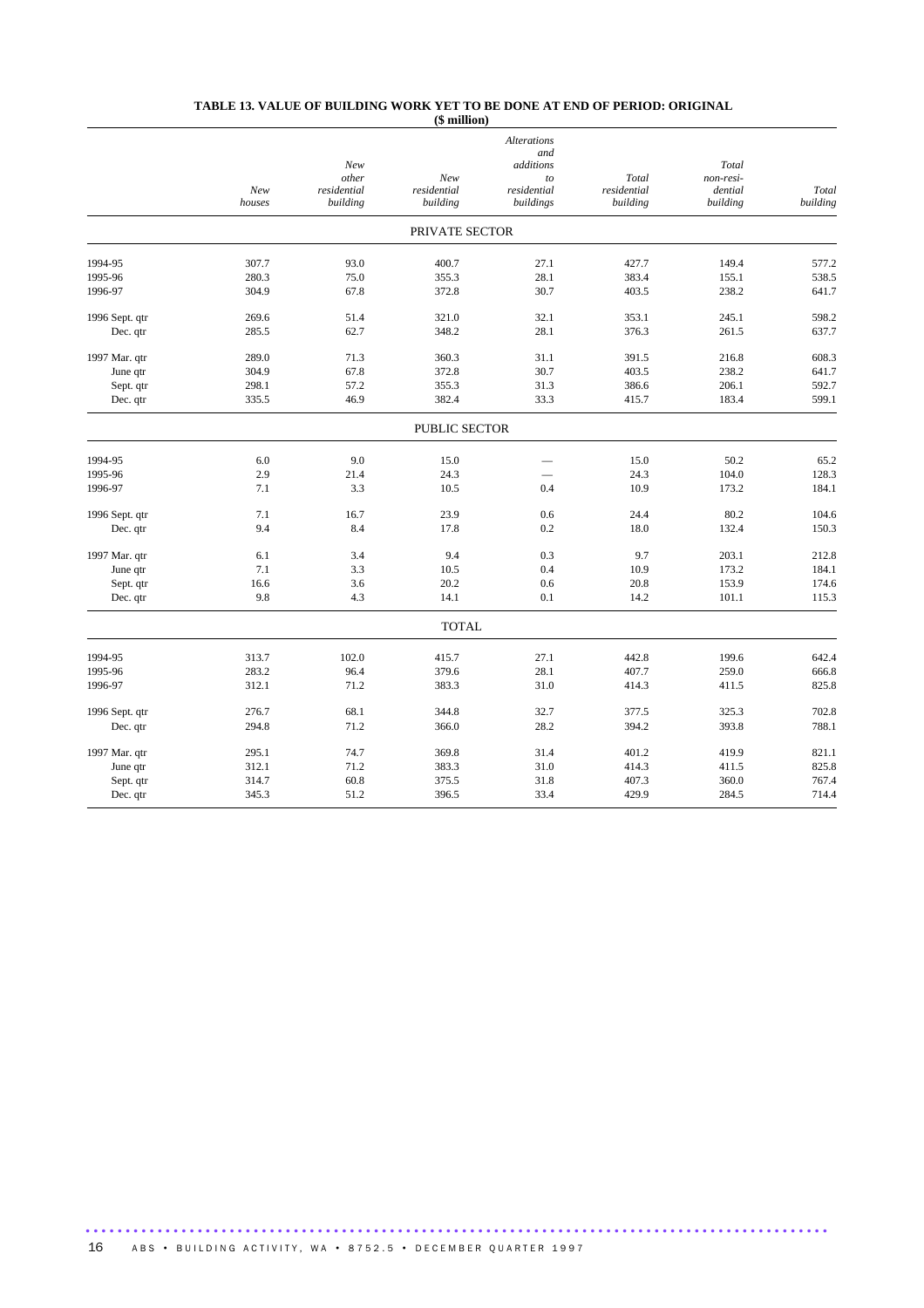#### **TABLE 14. VALUE OF NON-RESIDENTIAL BUILDING WORK YET TO BE DONE AT END OF PERIOD: ORIGINAL (\$ million)**

|                | Hotels<br>etc.           | <b>Shops</b>             | Factories                | <b>Offices</b> | Other<br>business | premises Educational | Religious       |       | Entertain-<br>ment and<br>Health recreational | Miscel-<br>laneous | Total<br>non-resi-<br>dential<br>building |
|----------------|--------------------------|--------------------------|--------------------------|----------------|-------------------|----------------------|-----------------|-------|-----------------------------------------------|--------------------|-------------------------------------------|
|                |                          |                          |                          |                | PRIVATE SECTOR    |                      |                 |       |                                               |                    |                                           |
| 1994-95        |                          |                          |                          | 25.6           |                   |                      |                 | 6.8   |                                               |                    | 149.4                                     |
| 1995-96        | 21.8<br>33.6             | 41.2<br>29.8             | 13.2<br>14.9             | 13.0           | 17.9<br>12.2      | 5.1<br>6.4           | 1.5<br>1.6      | 11.3  | 3.7<br>7.1                                    | 12.5<br>25.1       | 155.1                                     |
| 1996-97        | 37.2                     | 51.9                     | 23.7                     | 17.3           | 29.2              | 6.7                  | 1.8             | 55.6  | 7.6                                           | 7.3                | 238.2                                     |
|                |                          |                          |                          |                |                   |                      |                 |       |                                               |                    |                                           |
| 1996 Sept. qtr | 29.1                     | 46.7                     | 16.6                     | 39.2           | 38.0              | 12.5                 | 1.7             | 21.1  | 24.1                                          | 16.1               | 245.1                                     |
| Dec. qtr       | 30.0                     | 47.4                     | 22.2                     | 29.6           | 26.5              | 7.2                  | 0.8             | 66.8  | 15.4                                          | 15.6               | 261.5                                     |
| 1997 Mar. qtr  | 26.2                     | 39.3                     | 16.8                     | 28.1           | 22.4              | 8.9                  | 0.9             | 54.2  | 9.2                                           | 11.0               | 216.8                                     |
| June qtr       | 37.2                     | 51.9                     | 23.7                     | 17.3           | 29.2              | 6.7                  | 1.8             | 55.6  | 7.6                                           | 7.3                | 238.2                                     |
| Sept. qtr      | 35.5                     | 49.4                     | 16.1                     | 13.0           | 23.4              | 8.2                  | 1.7             | 42.8  | 6.6                                           | 9.5                | 206.1                                     |
| Dec. qtr       | 22.3                     | 28.2                     | 13.6                     | 18.4           | 24.0              | 10.3                 | 2.4             | 39.2  | 16.0                                          | 9.2                | 183.4                                     |
|                |                          |                          |                          |                | PUBLIC SECTOR     |                      |                 |       |                                               |                    |                                           |
| 1994-95        | 0.7                      | 0.7                      | 0.5                      | 18.2           | 0.3               | 9.7                  | ▃               | 0.2   | 2.4                                           | 17.5               | 50.2                                      |
| 1995-96        | $\overline{\phantom{0}}$ |                          | 0.1                      | 18.4           | 5.3               | 53.5                 |                 | 4.0   | 15.8                                          | 6.9                | 104.0                                     |
| 1996-97        |                          | 0.6                      | 2.7                      | 11.8           | 7.7               | 19.9                 | 0.2             | 93.8  | 28.3                                          | 8.2                | 173.2                                     |
|                |                          |                          |                          |                |                   |                      |                 |       |                                               |                    |                                           |
| 1996 Sept. qtr |                          |                          | $\overline{\phantom{0}}$ | 13.5           | 0.7               | 48.7                 | -               | 1.3   | 10.4                                          | 5.6                | 80.2                                      |
| Dec. qtr       | -                        | $\overline{\phantom{0}}$ | 0.5                      | 14.5           | 6.2               | 41.9                 |                 | 60.3  | 7.2                                           | 1.8                | 132.4                                     |
| 1997 Mar. qtr  |                          | 0.1                      | 3.6                      | 17.7           | 19.6              | 30.3                 | $\qquad \qquad$ | 110.9 | 12.8                                          | 8.0                | 203.1                                     |
| June qtr       |                          | 0.6                      | 2.7                      | 11.8           | 7.7               | 19.9                 | 0.2             | 93.8  | 28.3                                          | 8.2                | 173.2                                     |
| Sept. qtr      | 0.4                      | 0.1                      | 1.2                      | 31.8           | 1.8               | 27.6                 |                 | 59.2  | 26.0                                          | 5.9                | 153.9                                     |
| Dec. qtr       | 0.2                      |                          | 0.9                      | 26.5           | 0.6               | 23.6                 | $\qquad \qquad$ | 28.8  | 14.7                                          | 5.8                | 101.1                                     |
|                |                          |                          |                          |                | <b>TOTAL</b>      |                      |                 |       |                                               |                    |                                           |
| 1994-95        | 22.5                     | 41.9                     | 13.7                     | 43.8           | 18.2              | 14.8                 | 1.5             | 7.0   | 6.1                                           | 30.0               | 199.6                                     |
| 1995-96        | 33.6                     | 29.8                     | 15.0                     | 31.3           | 17.4              | 59.9                 | 1.6             | 15.4  | 22.9                                          | 32.0               | 259.0                                     |
| 1996-97        | 37.2                     | 52.5                     | 26.5                     | 29.1           | 36.8              | 26.6                 | 1.9             | 149.4 | 35.8                                          | 15.5               | 411.5                                     |
| 1996 Sept. qtr | 29.1                     | 46.7                     | 16.6                     | 52.7           | 38.7              | 61.2                 | 1.7             | 22.4  | 34.5                                          | 21.7               | 325.3                                     |
|                | 30.0                     | 47.4                     | 22.7                     | 44.1           | 32.8              | 49.1                 |                 | 127.1 | 22.5                                          | 17.4               | 393.8                                     |
| Dec. qtr       |                          |                          |                          |                |                   |                      | 0.8             |       |                                               |                    |                                           |
| 1997 Mar. qtr  | 26.2                     | 39.3                     | 20.4                     | 45.8           | 42.0              | 39.2                 | 0.9             | 165.1 | 22.0                                          | 18.9               | 419.9                                     |
| June qtr       | 37.2                     | 52.5                     | 26.5                     | 29.1           | 36.8              | 26.6                 | 1.9             | 149.4 | 35.8                                          | 15.5               | 411.5                                     |
| Sept. qtr      | 35.9                     | 49.5                     | 17.3                     | 44.7           | 25.2              | 35.8                 | 1.7             | 101.9 | 32.6                                          | 15.4               | 360.0                                     |
| Dec. qtr       | 22.5                     | 28.2                     | 14.4                     | 44.9           | 24.6              | 33.9                 | 2.4             | 68.0  | 30.7                                          | 15.0               | 284.5                                     |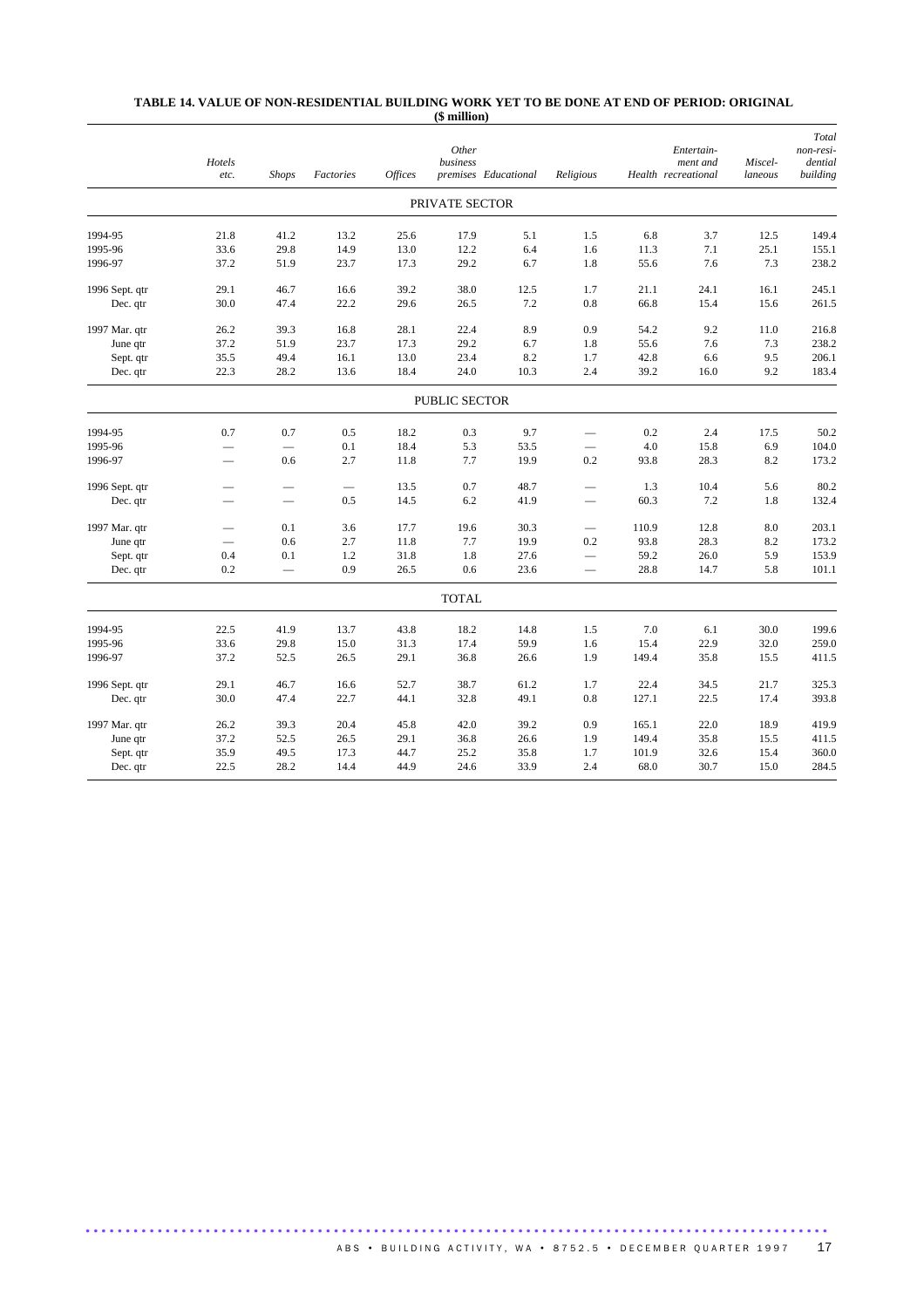## **TABLE 15. BUILDING ACTIVITY RELATIVE STANDARD ERRORS, DECEMBER QUARTER 1997 (Percentage)**

|                                        |                         | New residential building         |                                         |       |                                                                    |                   |  |
|----------------------------------------|-------------------------|----------------------------------|-----------------------------------------|-------|--------------------------------------------------------------------|-------------------|--|
| Ownership and stage<br>of construction | Houses<br><b>Number</b> | Value                            | Total<br>Number of<br>dwelling<br>units | Value | <b>Alterations</b><br>and additions<br>to residential<br>buildings | Total<br>building |  |
|                                        |                         | TOTAL PRIVATE AND PUBLIC SECTORS |                                         |       |                                                                    |                   |  |
| Commenced                              | 3.5                     | 3.7                              | 3.1                                     | 3.4   | 5.5                                                                | 3.1               |  |
| Under construction at end of period    | 3.3                     | 3.3                              | 2.7                                     | 2.8   | 5.8                                                                | 2.6               |  |
| Completed                              | 4.2                     | 4.6                              | 3.7                                     | 4.2   | 7.2                                                                | 3.9               |  |
| Value of work done                     | $\cdot$ .               | 3.0                              | . .                                     | 2.6   | 5.1                                                                | 2.4               |  |
| Value of work yet to be done           | $\ddot{\phantom{0}}$    | 3.8                              | . .                                     | 3.4   | 6.7                                                                | 3.1               |  |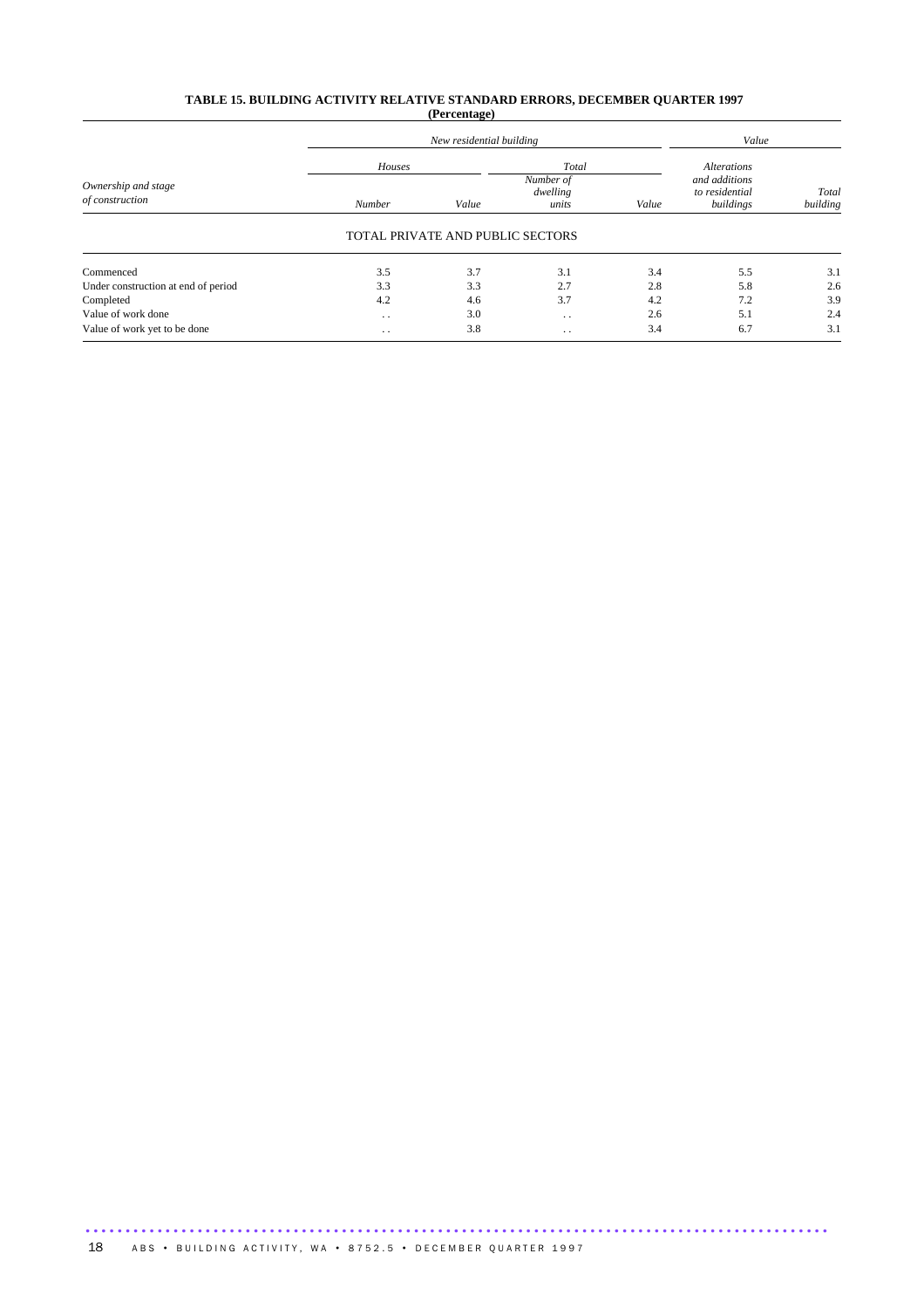## INTRODUCTION

1 This publication contains detailed results from the quarterly Building Activity Survey. Each issue includes revisions to the previous quarter. Therefore data for the latest quarter should be considered to be preliminary only.

**2** The statistics are compiled on the basis of returns collected from builders and other individuals and organisations engaged in building activity. The quarterly survey consists of two components:

- a sample survey of private sector house building activity involving new house construction or alterations and additions valued at \$10,000 or more to houses; and
- a complete enumeration of jobs involving construction of new residential buildings other than private sector houses, all alterations and additions to residential buildings (other than private sector houses) with an approval value of \$10,000 or more, and all non-residential building jobs with an approval value of \$50,000 or more.

**3** Prior to the September quarter 1990, the cut-off for inclusion of non-residential building jobs (both new and alterations and additions) was \$30,000 or more, while prior to the September quarter 1985 it was \$10,000 or more. Care should be taken in interpreting data for specific classes of non-residential building.

4 The use of sample survey techniques in the Building Activity Survey means that reliable estimates of private sector house building activity, including alterations and additions to houses, are generally only available at the State, Territory and Australia levels. However, estimates for capital city Statistical Divisions can be made available. Also, data for regions below State and Territory level are available from the building approvals series and from the monthly series of dwelling unit commencements compiled for South Australia and Western Australia by the Australian Bureau of Statistics (ABS). Unlike data in this publication compiled from the Building Activity Survey, the series for smaller geographic areas are based on information reported by local and other government authorities.

**5** The statistics relate to building activity which includes construction of new buildings and alterations and additions to existing buildings. Construction activity not defined as building (e.g. construction of roads, bridges, railways, earthworks, etc.) is excluded.

6 Building jobs included in each quarter in the Building Activity Survey comprise those building jobs selected in previous quarters which have not been completed (or commenced) by the end of the previous quarter and those building jobs newly selected in the current quarter. The population list from which building jobs are selected for inclusion comprises all approved building jobs which were notified to the ABS up to but not including the last month of the reference quarter (e.g. up to the end of August in respect of the September quarter survey). This introduces a lag to the statistics in respect of those building jobs notified and commenced in the last month of the reference quarter (e.g. for the month of September in respect of the September quarter survey). For example, building jobs which were notified as approved in the month of June and which actually commenced in that month are shown as commencements in the September quarter. Similarly, building jobs which were notified in the month of September and which actually commenced in that month are shown as commencements in the December quarter.

SCOPE AND COVERAGE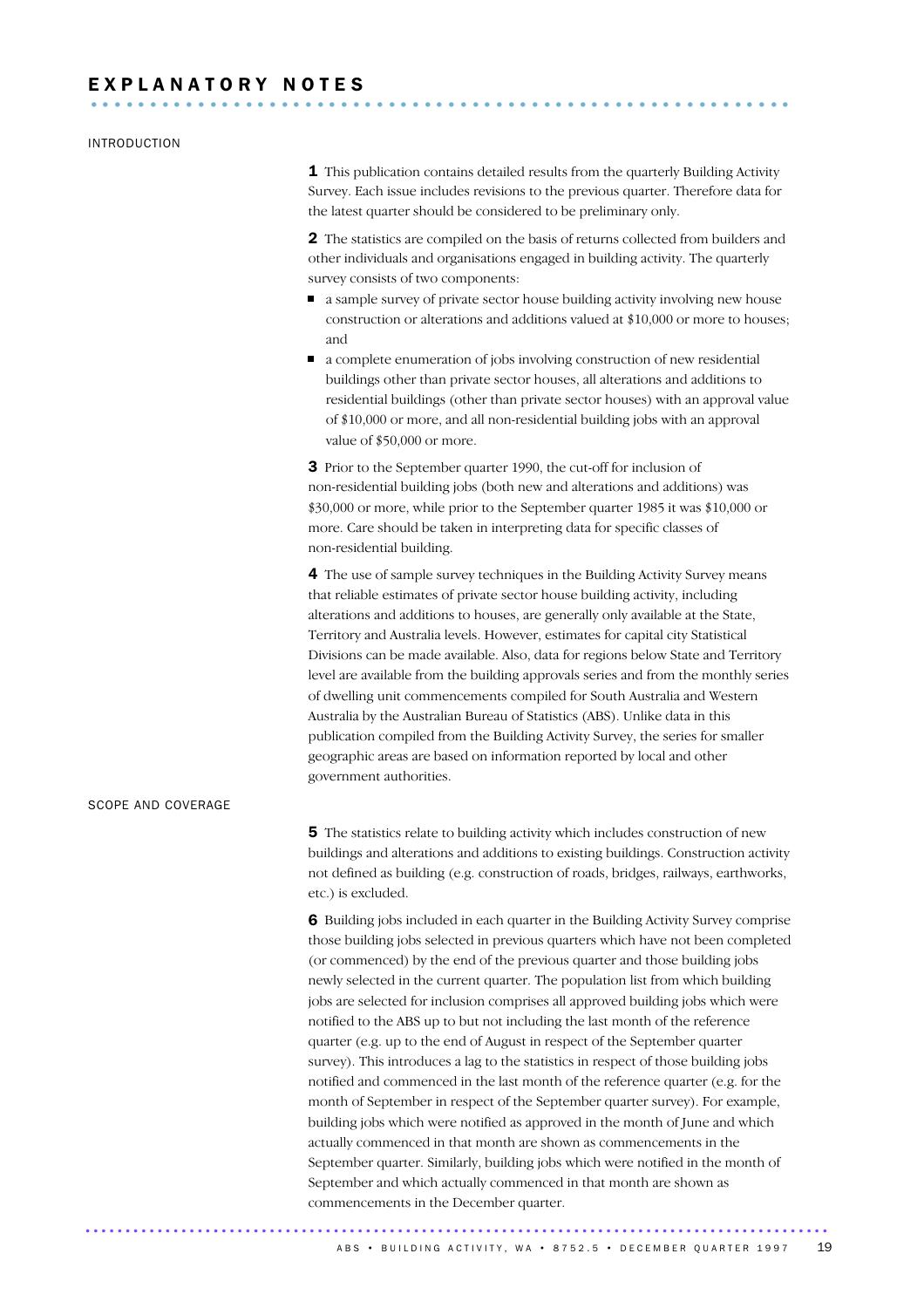## DEFINITIONS

7 A *building* is defined as a rigid, fixed and permanent structure which has a roof. Its intended purpose is primarily to house people, plant, machinery, vehicles, goods or livestock. An integral feature of a building's design, to satisfy its intended use, is the provision for regular access by persons.

8 A *dwelling unit* is defined as a self-contained suite of rooms, including cooking and bathing facilities and intended for *long-term* residential use. Units (whether self-contained or not) within buildings offering institutional care, such as hospitals, or temporary accommodation such as motels, hostels and holiday apartments, are not defined as dwelling units. The value of units of this type is included in the appropriate category of non-residential building.

9 A *residential building* is defined as a building predominantly consisting of one or more dwelling units. Residential buildings can be either houses or other residential buildings.

- A *house* is defined as a detached building predominantly used for long-term residential purposes and consisting of only one dwelling unit. Thus, detached 'granny flats' and detached dwelling units (such as caretakers' residences) associated with non-residential buildings are defined as houses for the purpose of these statistics.
- An *other residential building* is defined as a building which is predominantly used for long-term residential purposes and which contains (or has attached to it) more than one dwelling unit (e.g. includes townhouses, duplexes, apartment buildings, etc.).

10 From the June quarter 1996 issue of this publication, the number of dwelling units created as part of alterations and additions to, or conversions of, existing residential or non-residential buildings, and as part of the construction of non-residential building, is shown separately in tables 5, 7, and 9 under the heading of 'Conversions, etc.', and is included in the total number of dwelling units shown in these tables. Previously, such dwellings were only included as a footnote.

11 In addition, the seasonally adjusted estimates for the total number of dwelling units commenced and completed, shown in table 4, include these conversions, etc. Previously, only dwelling units created as part of the construction of new residential buildings were included in these estimates.

**12** *Commenced*. A building job is regarded as commenced when the first physical building activity has been performed on site in the form of materials fixed in place and/or labour expended (this includes site preparation but excludes delivery of building materials, the drawing of plans and specifications and the construction of non-building infrastructures such as roads).

13 *Under construction*. A building job is regarded as being under construction at the end of a period if it has been commenced but has not been completed, and work on it has not been abandoned.

14 *Completed*. A building job is regarded as completed when building activity has progressed to the stage when the building can fulfil its intended function. In practice, the ABS regards buildings as completed when notified as such by respondents to the survey.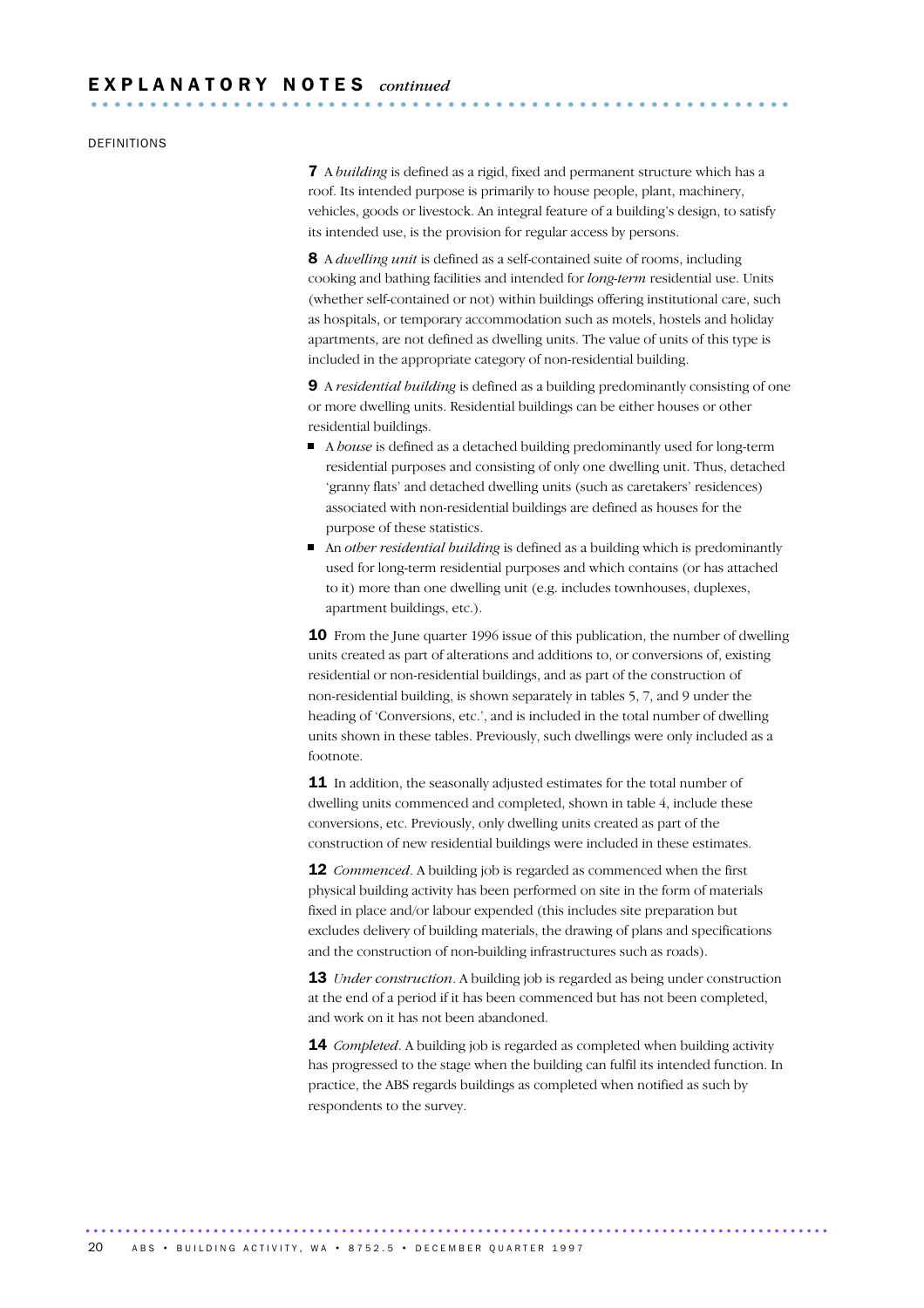## VALUATION OF BUILDING JOBS

**15** The value series in this publication are derived from estimates reported on survey returns as follows.

- *Value of building commenced or under construction* represents the anticipated completion value based, where practicable, on estimated market or contract price of building jobs excluding the value of land and landscaping. Site preparation costs are included. Where building jobs proceed over several quarters, the anticipated completion value reported on the return for the first (commencement) quarter may be amended on returns for subsequent (under construction) quarters as the job nears completion.
- *Value of building completed* represents the actual completion value based, where practicable, on the market or contract price of building jobs including site preparation costs but excluding the value of land and landscaping.
- *Value of building work done during the period* represents the estimated value of building work actually carried out during the quarter on building jobs which have commenced.
- *Value of building work yet to be done* represents the difference between the anticipated completion value and the estimated value of work done up to the end of the period on building jobs commenced but not completed.

## BUILDING CLASSIFICATION

16 *Ownership*. The ownership of a building is classified as either *public sector* or *private sector* according to the sector of the intended owner of the completed building as evident at the time of approval. Residential buildings being constructed by private sector builders under government housing authority schemes whereby the authority has contracted, or intends to contract, to purchase the buildings on or before completion, are classified as public sector.

17 *Functional classification of buildings*. A building is classified according to its intended major function. Hence, a building which is ancillary to other buildings or forms a part of a group of related buildings is classified to the function of the building and not to the function of the group as a whole. An example of this can be seen in the treatment of building work approved for a factory complex. In this case a detached administration building would be classified to Offices, a detached cafeteria building to Shops, while factory buildings would be classified to Factories. An exception to this rule is the treatment of group accommodation buildings where, for example, a student accommodation building on a university campus would be classified to Educational.

18 Examples of the types of buildings included under each main functional heading are shown in the following list.

- *Houses*. Includes cottages, bungalows, detached caretakers'/managers' cottages, rectories.
- *Other residential buildings*. Includes blocks of flats, home units, attached townhouses, villa units, terrace houses, semi-detached houses, maisonettes.
- *Hotels, etc*. Includes motels, hostels, boarding houses, guest houses, holiday apartment buildings.
- *Shops*. Includes retail shops, restaurants, cafes, taverns, dry cleaners, laundromats, hair salons, shopping arcades.
- *Factories*. Includes paper mills, oil refinery buildings, brickworks, foundries, powerhouses, manufacturing laboratories, workshops as part of a manufacturing process.
- *Offices*. Includes banks, post offices, council chambers, head and regional offices.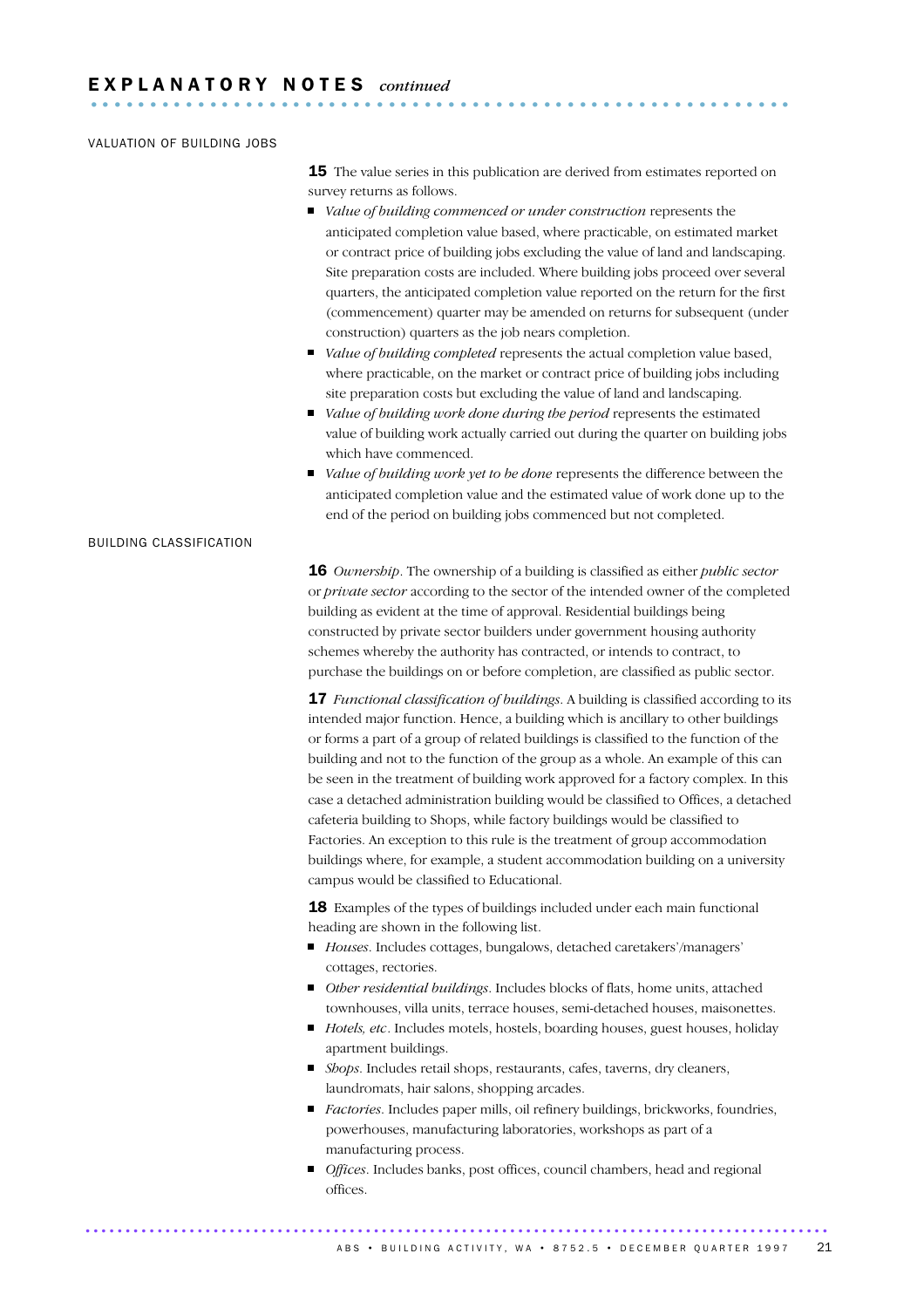#### BUILDING CLASSIFICATION *continued*

- *Other business premises*. Includes warehouses, storage depots, service stations, transport depots and terminals, electricity substation buildings, pumping station buildings, telephone exchanges, mail sorting centres, broadcasting stations, film studios.
- *Educational*. Includes schools, colleges, kindergartens, libraries, museums, art galleries, research and teaching laboratories, theological colleges.
- *Religious.* Includes churches, chapels, temples.
- *Health*. Includes hospitals, nursing homes, surgeries, clinics, medical centres.
- *Entertainment and recreational*. Includes clubs, theatres, cinemas, public halls, gymnasiums, grandstands, squash courts, sports and recreation centres.
- *Miscellaneous*. Includes law courts, homes for the aged (where medical care is not provided as a normal service), orphanages, gaols, barracks, mine buildings, glasshouses, livestock sheds, shearing sheds, fruit and skin drying sheds, public toilets, and ambulance, fire and police stations.

## RELIABILITY OF THE ESTIMATES

19 Since the figures for private sector house building activity (including alterations and additions) are derived from information obtained from a sample of approved building jobs, they are subject to sampling error; that is, they may differ from the figures that would have been obtained if information for all approved jobs for the relevant period had been included in the survey. One measure of the likely difference is given by the standard error (SE), which indicates the extent to which an estimate might have varied by chance because only a sample of approved jobs was included. There are about two chances in three that a sample estimate will differ by less than one SE from the figure that would have been obtained if all approved jobs had been included, and about nineteen chances in twenty that the difference will be less than two SEs. Another measure of sampling variability is the relative standard error (RSE), which is obtained by expressing the SE as a percentage of the estimate to which it refers. The RSEs of estimates provide an indication of the percentage errors likely to have occurred due to sampling, and are shown in table 15.

20 An example of the use of RSEs is as follows. Assume that the estimate of the number of new private sector houses commenced during the latest quarter is 2,000 (for actual estimate see table 5) and that the associated RSE is 2.5 per cent (for actual percentage see table 15). There would then be about two chances in three that the number which would have been obtained if information had been collected about all approved private sector house jobs would have been within the range 1,950 to 2,050 (2.5 per cent of 2,000 is 50) and about nineteen chances in twenty that the number would have been within the range 1,900 to 2,100.

**21** The imprecision due to sampling variability, which is measured by the relative standard error, should not be confused with inaccuracies that may occur because of inadequacies in the source of building approval information, imperfections in reporting by respondents, and errors made in the coding and processing of data. Inaccuracies of this kind are referred to as non-sampling error, and may occur in any enumeration whether it be a full count or only a sample. Every effort is made to reduce the non-sampling error to a minimum by the careful design of questionnaires, efforts to obtain responses for all selected building jobs, and efficient operating procedures.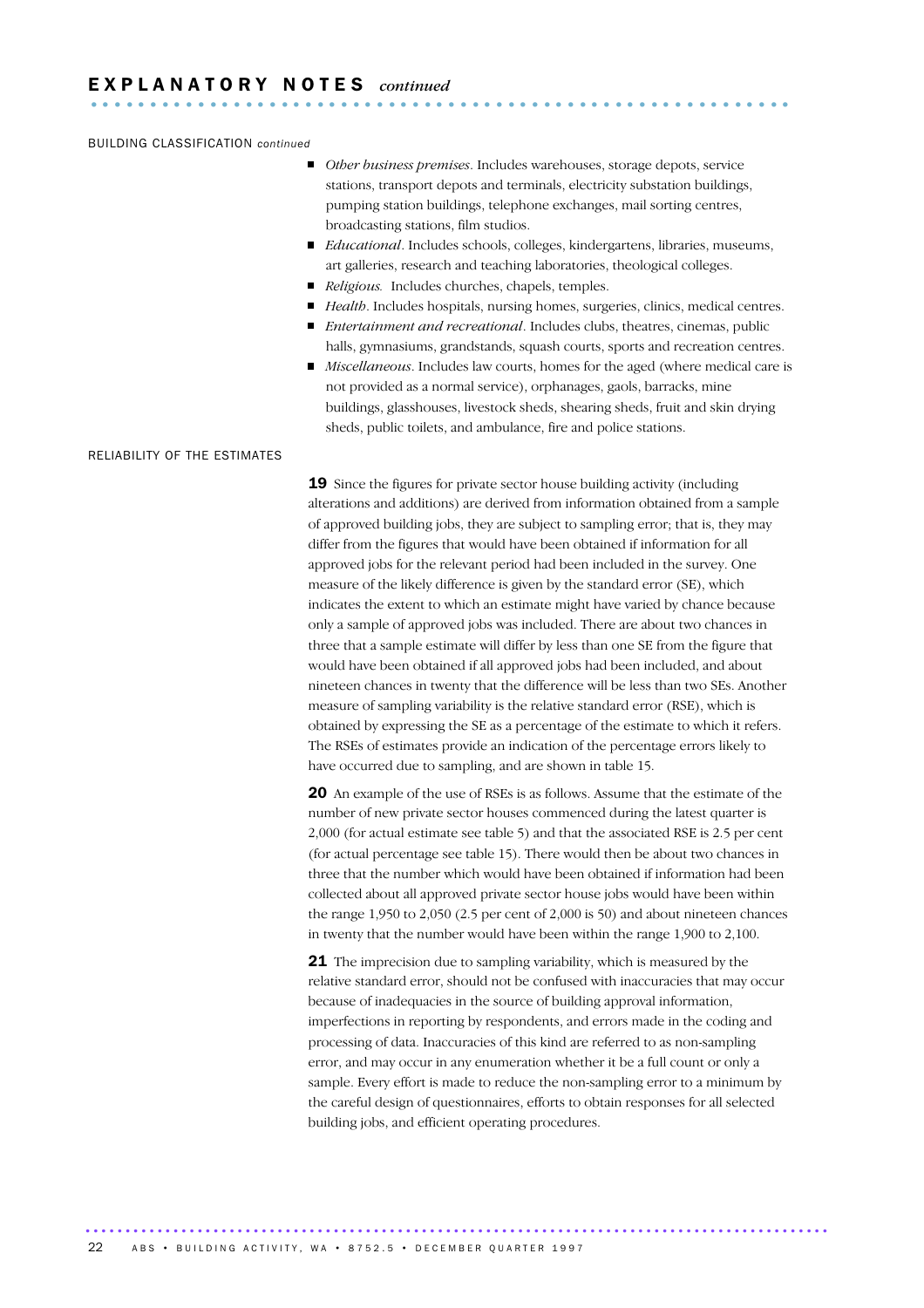## SEASONAL ADJUSTMENT

22 Seasonally adjusted building statistics are shown in tables 2–4. In the seasonally adjusted series, account has been taken of normal seasonal factors and trading day effects (arising from the varying numbers of Sundays, Mondays, Tuesdays etc. in the quarter) and the effect of movement in the date of Easter which may, in successive years, affect figures for different quarters. Further information about seasonal adjustment can be obtained from the Assistant Director of Time Series Analysis on Canberra 02 6252 6345.

23 Since seasonally adjusted statistics reflect both irregular and trend movements, an upward or downward movement in a seasonally adjusted series does not necessarily indicate a change of trend. Particular care should therefore be taken in interpreting individual quarter-to-quarter movements. Each of the component series shown has been seasonally adjusted independently. As a consequence, while the unadjusted components in the original series shown add to the totals, the adjusted components may not add to the adjusted totals. Further, the difference between independently seasonally adjusted series does not necessarily produce series which are optimal or even adequate adjustments of the similarly derived original series. Thus the figures which can be derived by subtracting seasonally adjusted private sector dwelling units from the seasonally adjusted total should not be used to represent seasonally adjusted public sector dwelling units.

#### ESTIMATES AT CONSTANT PRICES

24 Estimates of the value of commencements and work done at average 1989–90 prices are shown in tables 1 and 2. Constant price estimates measure changes in value after the direct effects of price changes have been eliminated. The deflators used to revalue the current price estimates in this publication are derived from the same price data underlying the deflators compiled for the dwellings and non-dwelling construction components of the national accounts aggregate 'Gross fixed capital expenditure'.

25 Estimates at constant prices are subject to a number of approximations and assumptions. Further information on the nature and concepts of constant price estimates is contained in Chapter 4 of *Australian National Accounts: Concepts, Sources and Methods* (Cat. no. 5216.0).

26 The factors used to seasonally adjust the constant price series are identical to those used to adjust the corresponding current price series.

#### ACKNOWLEDGMENT

27 ABS publications draw extensively on information provided freely by individuals, businesses, governments and other organisations. Their continued cooperation is very much appreciated: without it, the wide range of statistics published by the ABS would not be available. Information received by the ABS is treated in strict confidence as required by the *Census and Statistics Act 1905*.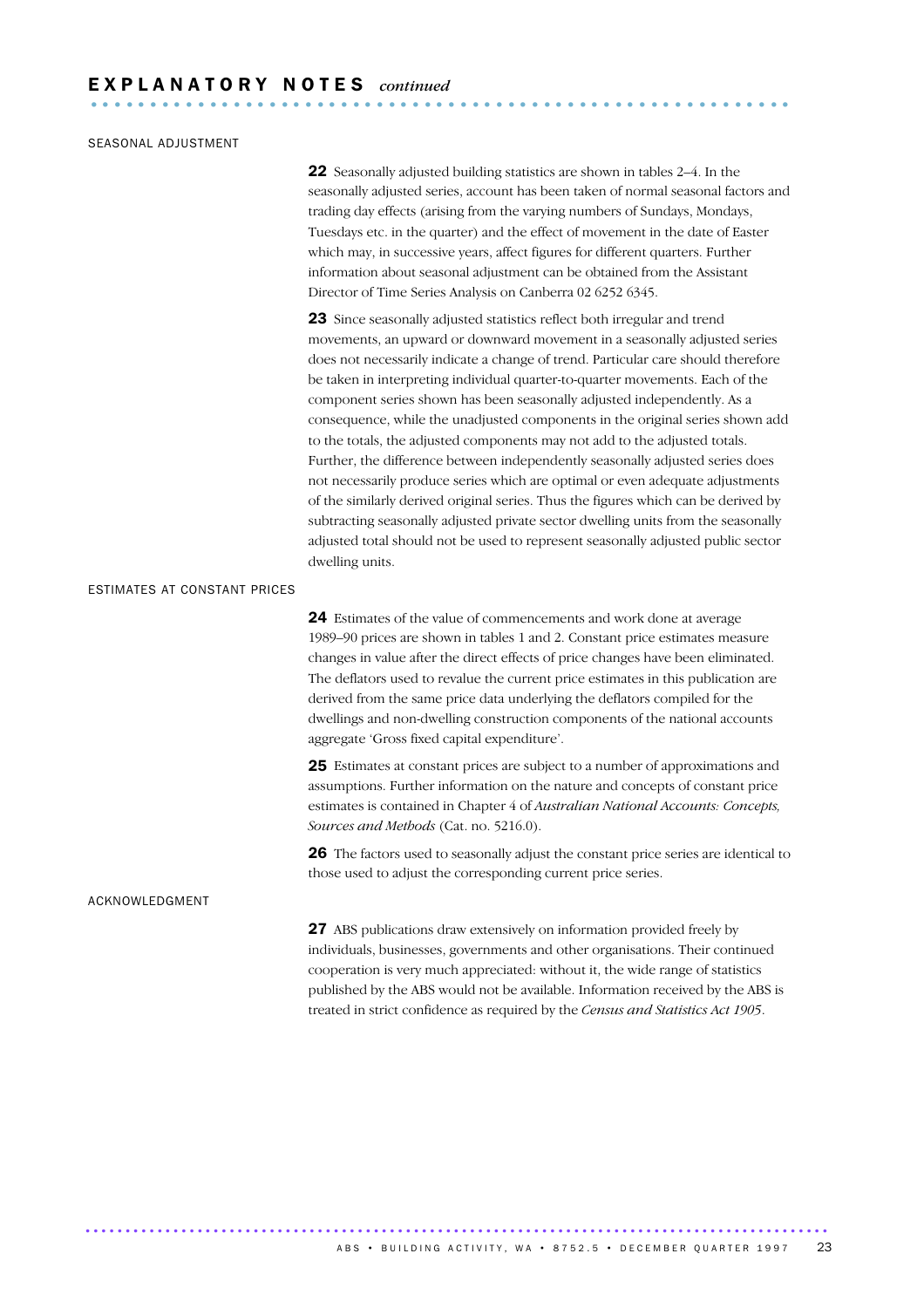## UNPUBLISHED DATA AND RELATED PUBLICATIONS

28 The ABS can also make available certain building approvals and activity data which are not published. Where it is not practicable to provide the required information by telephone, data can be provided in the following forms: photocopy, computer printout, floppy disk and clerically extracted tabulation. Inquiries should be made to Information Inquiries on Perth 09 360 5140 or any ABS State office.

29 Users may also wish to refer to the following building and construction publications which are available on request:

- *Building Activity, Australia* (Cat. no. 8752.0) issued quarterly *Building Activity, Australia: Dwelling Unit Commencements, Preliminary* (Cat. no. 8750.0) — issued quarterly
- *Building Approvals, Australia* (Cat. no. 8731.0) issued monthly *Building Approvals, Western Australia* (Cat. no. 8731.5) — issued monthly *Estimated Stocks of Dwellings, Western Australia* (Cat. no. 8705.5) issued annually

30 Current publications produced by the ABS are listed in the *Catalogue of Publications and Products* (Cat. no. 1101.0). The ABS also issues, on Tuesdays and Fridays, a *Release Advice* (Cat. no. 1105.0) which lists publications to be released in the next few days. The Catalogue and Release Advice are available from any ABS office.